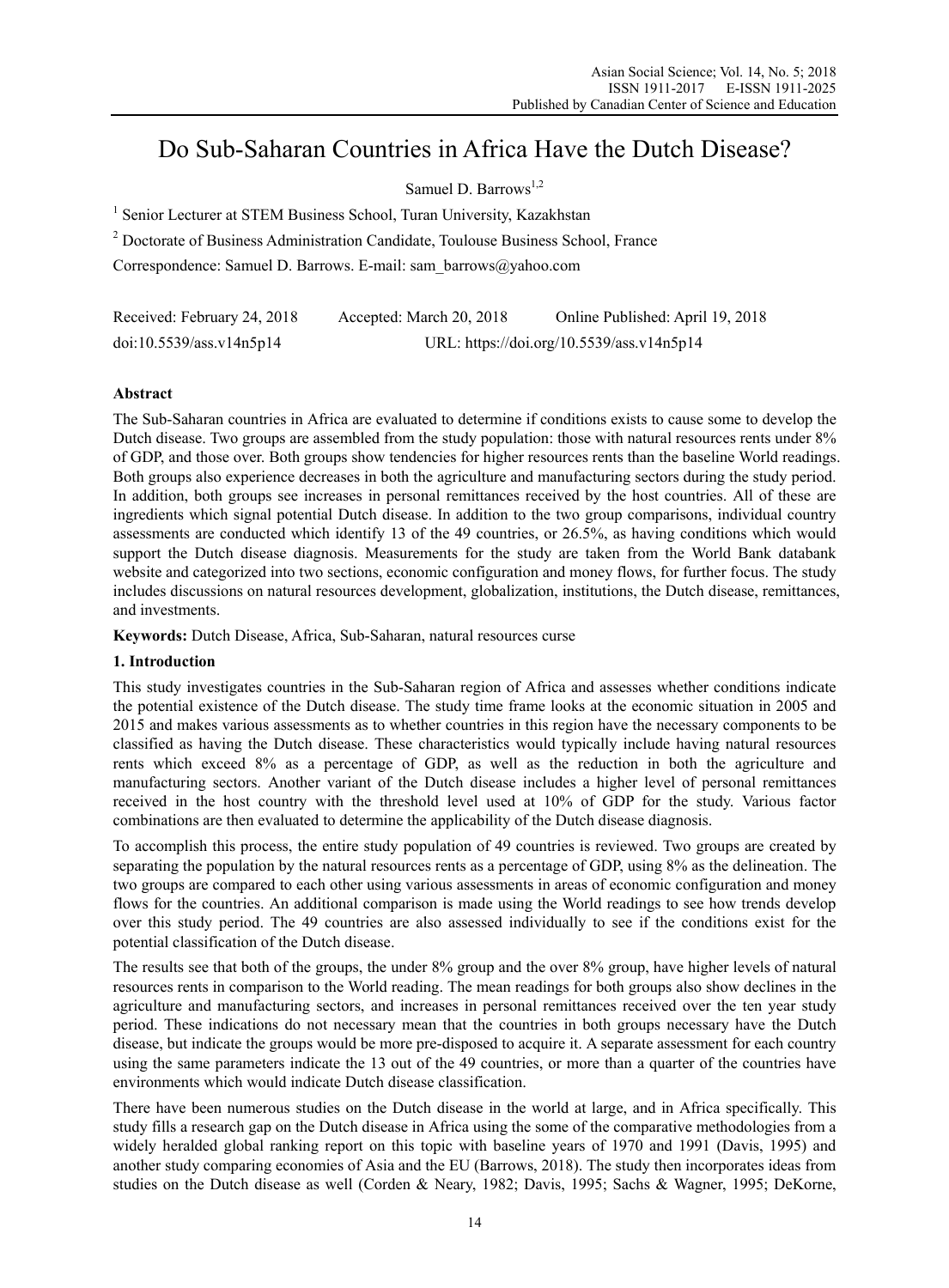#### 2011; Makhlouf & Mughal, 2013; Mahama & Gakpe, 2015; Siakwah, 2017).

The study also includes discussions on the development of natural resource (Gelb, 1988; Davis, 1995; Van der Veen, 2004; Ghazvinian, 2007; Gstraunthaler & Proskuryakova, 2012; Ross, 2012; Mahama & Gakpe, 2015; Siakwah, 2017), as well as the need for robust institutions as a foundation for economic success (Davis, 1995; Collier, 2008; Sgard, 2008; Bensidoun, Lemoine & Unal 2009; Muahamat & Gakpe, 2015; Collins & Nissan, 2016; Siakwah, 2017). There are also discussions on investments and globalization as well as personal remittances received in the host countries (Sachs & Warner, 1995; Amuedo-Dorantes & Pozo, 2004; Kapur, 2004; Collier, 2008; Acosta, Lartey & Mandelman, 2009; DeKorne, 2011; Serino & Kim, 2011; Gstraunthaler & Proskuryakova, 2012; Lautier, 2012; Benmamoun & Lehnert, 2013; Makhlouf & Mughal, 2013). Mahama & Gakpe, 2015; Collins & Nissan, 2016; Siakwah, 2017).

## **2. Literature Review**

#### *2.1 Natural Resources*

The development of raw natural resources has generally not been seen in aiding economic development (Davis, 1995). On the surface, it would seem that such natural abundances have the ability to provide "economic growth, employment, and fiscal revenue" (Mahama & Gakpe, 2015). However, in many cases, in the long term, focusing on natural resources instead of economic diversification sabotages full economic development (Siakwah, 2017). The so-called resource curse is based upon the negative effects of improper development of natural resources, especially in less developed countries (Mahama & Gakpe, 2015). This dynamic seems to be focused on non-renewable natural resources. These issues are caused by minerals and "are not caused by other kinds of natural resources, like forests, fresh water, or fertile cropland" (Ross, 2012).

"Natural resource windfalls can be harmful to an economy when it leads to crowding of capital and labour from the agriculture and manufacturing sectors" (Siakwah, 2017). At certain periods of time, there was a universal distaste for developing countries which chose the natural resource focus. "Let us for a moment agree that the concentrated exploitation of mineral endowments is detrimental to long-run development in certain mineral-based developing countries", is the way one author summed up the accepted premise (Davis, 1995). We can use this viewpoint to begin the conversation. However, management of natural resources has not always been a curse (Mahama & Gakpe, 2015).

The mismanagement of resources can be identified as beginning with "petroleum-producing states" (Ross, 2012). The primary focus on a single sector can spell doom for the other sectors. "Natural resource rent can crowd-out innovation when returns in the resource sector are higher than entrepreneurial activities" (Siakwah, 2017). Although other natural resources may be identified as having poor performance over the long term. It seems that oil may be the real culprit. Oil "accounts for more than 90 percent of the world's minerals trade- produces the largest problems for the greatest number of countries" (Ross, 2012). According to one author, "every developing country where oil has been discovered has seen its standard of living decline and its people suffer." (Ghazvinian, 2007).

Among natural resources, oil is among the most widespread (Ross, 2012). "Oil discovery has been of economic benefit to the most developed countries while it has brought a curse to the economies of most developing countries, with the difference seen in the managerial principles adopted among these two categories of countries" (Mahama & Gakpe, 2015). For starters, there is a common bias against natural resource development where the host countries are dependent on outsiders, similar to the colonial development many of these countries have already witnessed (Davis, 1995). There are many multi-national companies (MNC) searching for long term opportunities. "Securing the supply of raw materials and other natural resources has been acknowledged as an important objective of MNC" (Lautier, 2012).

One of the issues related to securing a supply of a commodity is the pricing level. As with the price of many commodities, forecasts are difficult due to an underlying "inelasticity, with regards to both demand and supply" (Siakwah, 2017). The price volatility of commodities usually results in worse economic performance for economies driven by natural resources as the windfalls from good years do not make up for the shortfalls during the bad years (Gelb, 1988). As a result, commodity price volatility influences instability in domestic demand and therefore tends to slow economic growth (Davis, 1995).

Not all resource rich countries develop with problems with notable exceptions as Australia, Canada, New Zealand, Norway, and Sweden (Gstraunthaler & Proskuryakova, 2012). These countries are all well developed, which certainly influences the outcome. However, with regard to natural resources, many times there "is the inverse relationship between natural resource abundance and economic growth in the developing countries"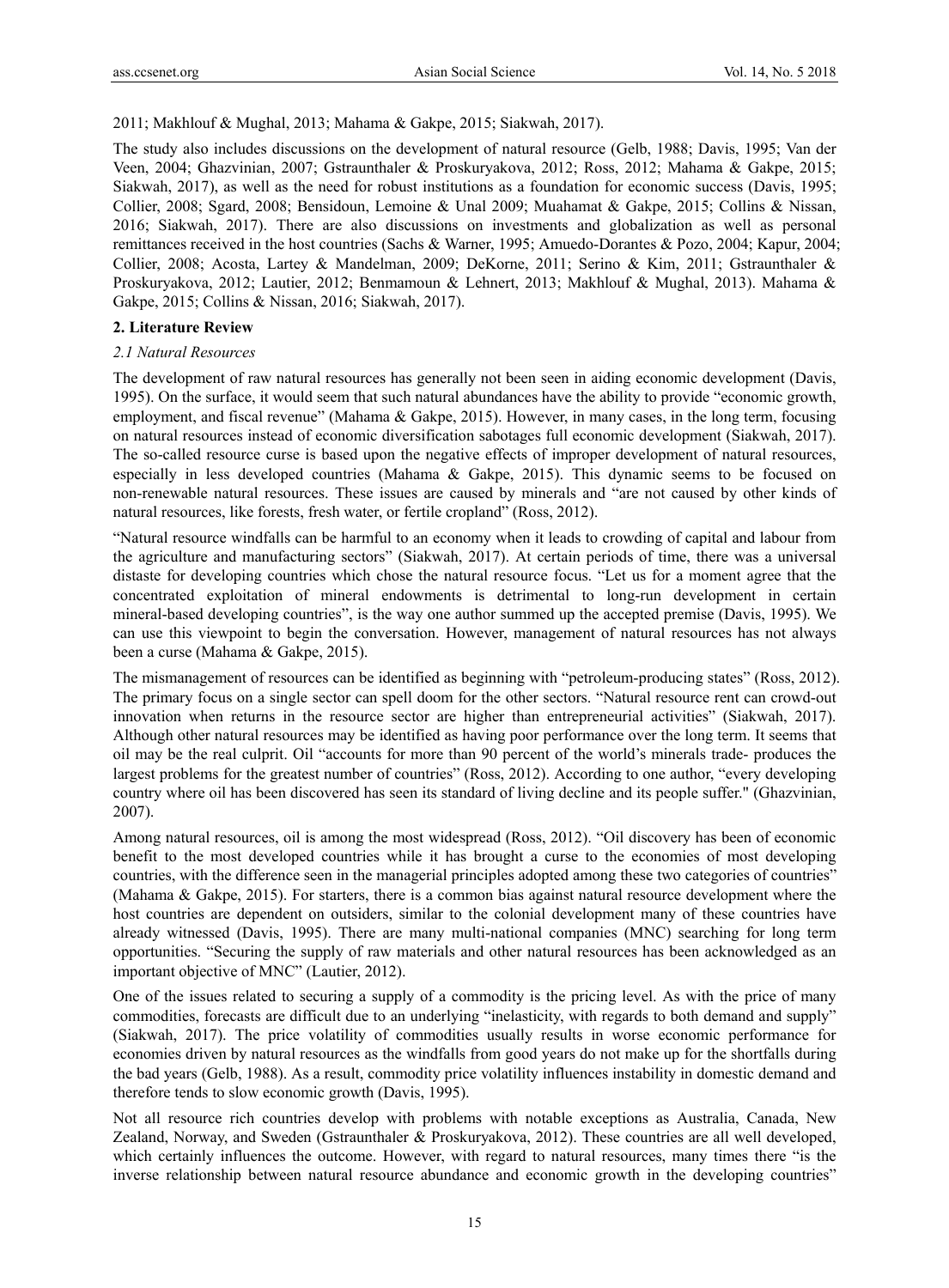(Siakwah, 2017). A study with the selection criteria focused "on the availability of relatively complete economic and social data" of 91 countries measuring the years 1970 and 1991 then compared the results for more developed and less developed countries (Davis, 1995). The work is seen as a watershed study on the Dutch disease topic. The two years were selected because "they were unexceptional years in terms of mineral prices" and it found "some significance that the gap between the more developed mineral economies and the less-developed never-mineral economies is widening" (Davis, 1995).

#### *2.2 Globalization*

In the economic market place, there is currently a rush to globalization. The process of globalization "leads to a strong cooperation of all countries in the rapid development of global markets of capital, natural, and human resources" (Gstraunthaler & Proskuryakova, 2012). Globalization formalizes trading arrangements that integrate markets and encourages foreign direct investments (FDI) in host countries (Collins & Nissan, 2016). Depending on the scenario, there may be plenty of capital available for investment. For instance, "oil rich countries can borrow from the capital markets and emerging economies like China" (Siakwah, 2017).

On the surface, globalization appears to be a positive. However, despite globalization, or perhaps because of it, there is still economic "inequality among countries and regions" (Collins & Nissan, 2016). A study evaluating 97 countries found that high natural resource economies had lower growth than other economies, "even after controlling for variables found to be important for economic growth, such as initial per capita income, trade policy, government efficiency" (Sachs & Warner, 1995). The issue is that there is a set of countries falling behind (Collier, 2008). This may not appear to be an issue for those in developed countries. However, approximately 80% of the world's population live in these developing countries (Collier, 2008).

Because of globalization and specifically "the fast growth of manufacturing exports in East Asia", the developing world's export earnings from the primary commodities (like hydrocarbons and minerals), fell from 80% in 1970 to 34% in 1993 (DeKorne, 2011). This is certainly good news and shows that globalization includes the sale of finished products, not just raw natural resources. However, there are still economies, most notably in Africa, that still rely on these raw commodities for the majority of the export incomes (Ross, 2012).

One author sees Africa's slow rise from poverty as a failure of government on the continent, along with war, disease, and conflict in addition to debt and slow steps to modernization (Van der Veen, 2004). This has occurred even though Africa possesses the majority of the world deposits "of cobalt, manganese, and gold as well as significant supplies of platinum, uranium, and oil" (Mahama & Gakpe, 2015). The colonial states in Africa resulted in dysfunctions, both financial and moral, and their independence did not alleviate these situations (Van der Veen, 2004). Regardless of the social issues, natural resources have been developed and the natural resource industries "accounted for more than 50 percent of African exports and 65 percent of foreign direct investment in Africa in the 1990s" (Ghazvinian, 2007).

#### *2.3 Institutions*

Emerging economies are characterized by high GDP per capita growth and the participation in the global markets (Bensidoun et al., 2009). To better participate in these markets, there are some necessary foundations that need to be established. These include economic liberalization and the creation of strong state institutions which will attract investment and signal that trading is open for both imports and exports (Sgard, 2008). Once open for business, countries can prosper. In theory, "given the right institutional framework, natural resources can boost a country's economic and human development" (Siakwah, 2017). However, this is not always the case.

"Countries with weak institutions often struggle to handle the potentially destructive force of corruption and inequality in the distribution of natural resource wealth, and efforts by various actors to capture the wealth generated by the natural resources" (Mahama & Gakpe, 2015). In natural resource economies, "the transfer of mineral revenues to the government is potentially the most damaging" of all processes (Davis, 1995). If natural resource economies cannot properly tax the natural resources, the benefits increasingly get monopolized by a select few, and not the population as a whole (Siakwah, 2017).

Many times, countries lack the technical and managerial expertise to adequately manage the whole process of natural resource development (Mahama & Gakpe, 2015). Hence, windfalls from natural resources and their impact on an economy are largely controlled by how committed the government is to the development of the economy using a long term sustainable plan (Siakwah, 2017). The lack of fiscal restraint and weak institutions are common shortcomings for countries just beginning the development of their natural resources (Mahama  $\&$ Gakpe, 2015).

Devotion to the budgetary process ensures that improvements will be made, step by step, according to a detailed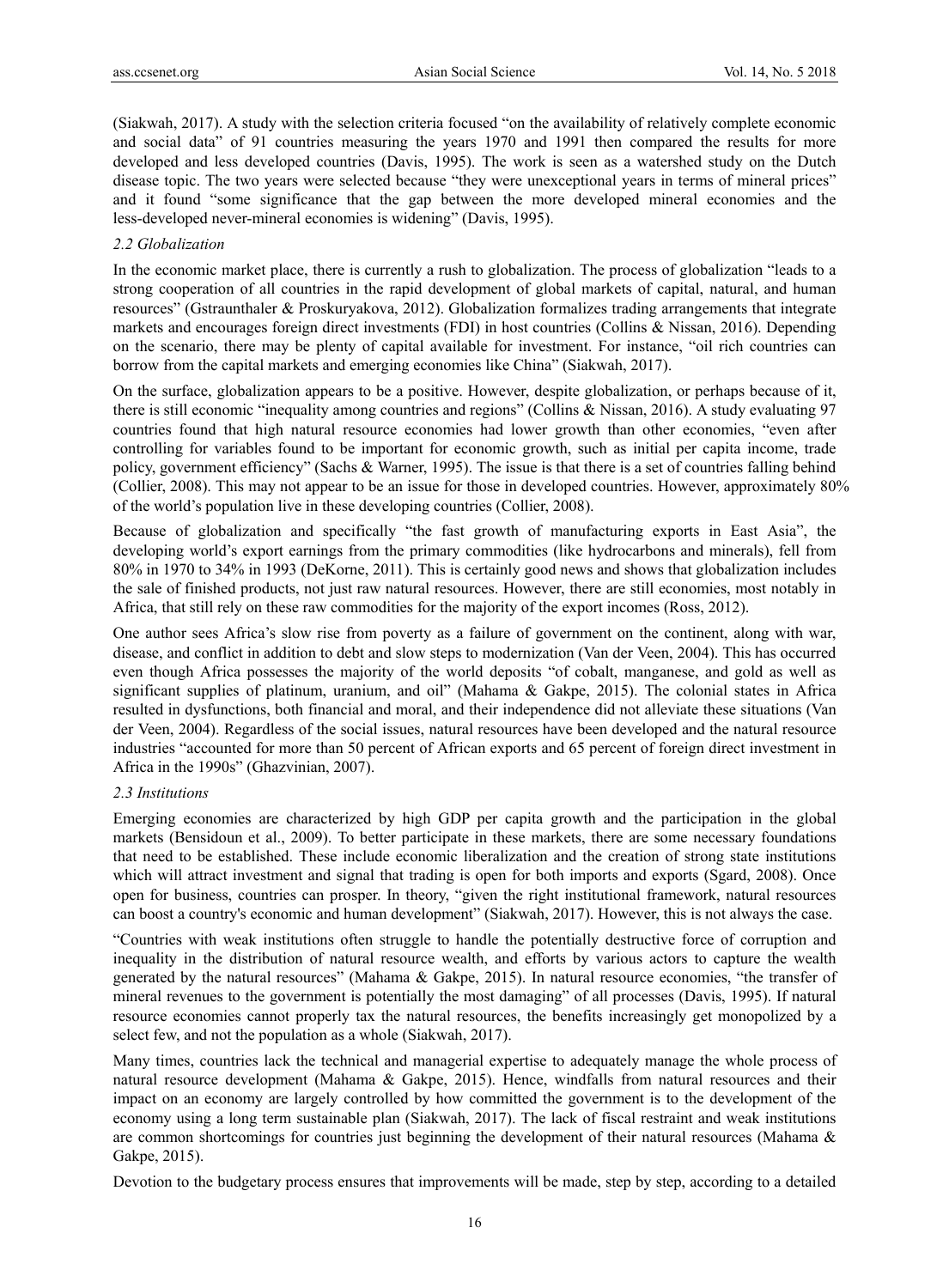plan (Siakwah, 2017). However, when good governance is ignored, countries rich in natural resources "could suffer from environmental destructions, Dutch disease", and other maladies such as widespread poverty and income inequality (Mahama & Gakpe, 2015). This seems more likely in Africa, as opposed to say Europe and North America.

With regard to Africa, although there is "strong focus on development by many governments, there are still incentive problems in several of the institutions involved in natural resources governance" (Mahama & Gakpe, 2015). A country's regions associated with natural resources "often gain economic and political power through exploiting the natural resource rich economies" (Siakwah, 2017). Rising commodity prices certainly help the host countries, but concerns about how this windfall is being spent raises doubt among the citizens of these countries (Davis, 1995). "Corruption is only a part of the explanation" also high levels of inequality impact the allocation and distribution of resources and proceeds (Mahama & Gakpe, 2015).

The way a government receives its revenues has an impact on its citizens. Government receipts from natural resources instead of taxes from citizens reduces accountability and discourages citizen involvement (Siakwah, 2017). In addition, many in government believe that they have limited influence on contractor companies (Mahama & Gakpe, 2015). As a result, government reliance on transnational companies "can weaken accountability and social contract between the citizens and the state" (Siakwah, 2017). The "resource booms depend on state policy responses" (Mahama & Gakpe, 2015). "Where citizens do not pay taxes …, they become less assertive in asking questions on … efficiency and corruption" (Siakwah, 2017).

Host country policy changes which encourage business and investments "include decreasing regulation, liberalizing the economy, improving property rights, and increasing the ease of conducting business" (Collins & Nissan, 2016). "The experiences of countries such as Norway, Botswana, Thailand, and Malaysia give hope that the natural resource curse can be avoided if there are strong institutions as well as strategic policies to govern the sector" (Mahama & Gakpe, 2015). In Africa, Botswana is an outlier, because of a strong budgetary process, and a commitment from the highest levels to develop resources properly (Collier, 2008).

#### *2.4 Dutch Disease*

Despite various definitions, the Dutch disease is nothing more than the combination of concurrent booming and lagging sectors in an economy. According to one author, the Dutch disease signals "the coexistence of booming and lagging sectors in an economy due to a temporary or sustained increase in export earnings" (Davis, 1995). A more refined view separates the various sectors even further. Technically, the dynamic of as Dutch disease "refers to three sectors, the boom sector, lagging sector, and non-traded sector" (DeKorne, 2011). The boom sector is self-evident, it is resources extracted, normally in a raw or near raw state, while the lagging sector is the tradable goods sectors such as agriculture and manufacturing (Corden & Neary, 1982). The non-traded sector is the construction industry, homes, buildings, factories, and related services, which cannot be exported (DeKorne, 2011).

In the Dutch disease, this non-traded sector is subject to boom as well. "Government expenditure in developing countries is predominantly spent on non-tradables (principally on public sector salaries), contributing to real exchange rate appreciation" (Makhlouf & Mughal, 2013). Given these dynamics, the Dutch disease is not always the outcome, but if "trade is reliant on one or two main commodity exports", it certainly is more likely. (DeKorne, 2011). "The volatility of the mineral-driven exchange rate" appears to make the situation worse (Auty, 1993). If public sector expenditures on infrastructure improve the efficiency of the productive sectors, however, then these have a reducing effect on the appreciation of the exchange rate (Makhlouf & Mughal, 2013).

The Dutch disease is called this because of the development of natural gas in the Netherlands and the resultant effects on the economic sectors. This was caused from the rise in natural gas production and "the Netherlands export boom and simultaneous decline of the manufacturing sector in the late 1970s" (DeKorne, 2011). The increased natural gas exports increased the value of the currency so much so that other sectors were not competitive and hence declined. This also "resulted in an increase in domestic unemployment" (DeKorne, 2011). Labor and capital are used in agriculture, manufacturing, and the non-traded (construction) sector, but less so in the resource extractions (Sachs & Warner, 1995). The higher the proportion of resource extraction, while increasing the non-tradeable sector, while also diminishing the agriculture and manufacturing sectors, the Dutch disease is considered serious when economic growth slows because of it (DeKorne, 2011).

The Dutch disease as an economy malady "refers to the potential negative effects natural resource windfalls and accompanying appreciations of exchange rates can have for the rest of the economy" (Mahama & Gakpe, 2015). Hence, one of the outcomes of the Dutch disease is inflation (DeKorne, 2011). The prime danger is that currency appreciation makes agricultural and manufactured goods too expensive for export and thus causes these sectors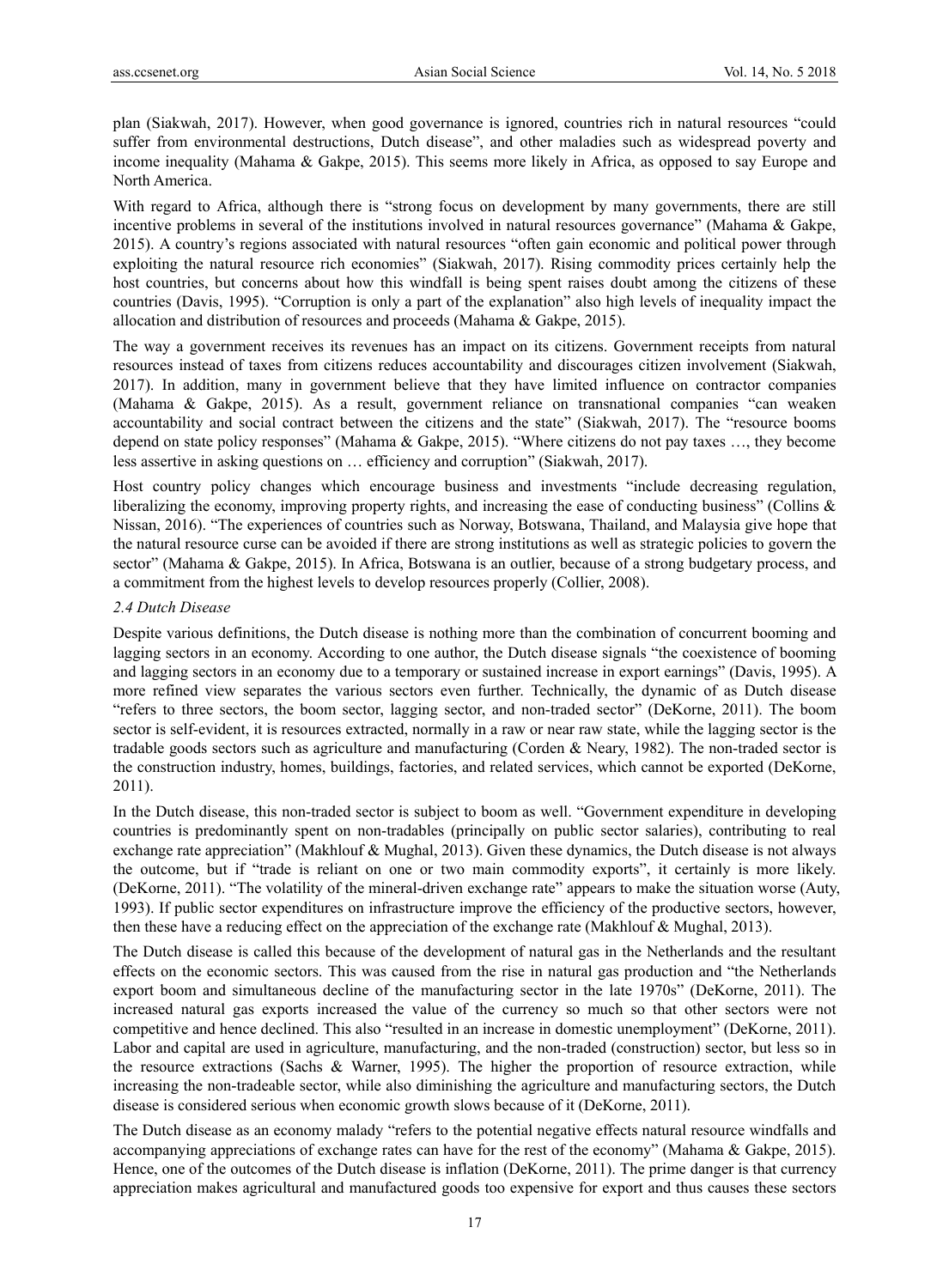to decline (Mahama & Gakpe, 2015). This drives up the costs of these sectors and ends up killing these sectors while the country then looks to imports to provide these sector goods. Adjustments in the economy do not always suggest the Dutch disease, for example, "moving labor from agriculture to industry would not pose a problem, as it should promote economic development" (Dekorne, 2011). However, manufacturing decline by itself is cause for concern because it "can negatively affect other sectors of the economy like agro-processing" (Siakwah, 2017).

Losses in the agricultural sector "seems to be the most notable modified Dutch disease result, along with a booming government sector" (Davis, 1995). The decline in agriculture and the rise of urbanization feed each other, but employment in each sector may not be realized as many wish (Siakwah, 2017). This phenomenon is usually in concert with an increase in the construction and services industries (Mahama & Gakpe, 2015). This focuses the country on a limited number of productivities which provides less opportunities for employment. In addition, the currency appreciation leads to a decline in competitiveness (Mahama & Gakpe, 2015). "If the mineral boom is indefinite, the Dutch disease merely describes the transformation of the economy from one long-run equilibrium to another" (Davis, 1995).

"As a developing country catches up with developed economies, its tradable sector productivity increases faster relative to the non-tradable sector" (Makhlouf & Mughal, 2013). Increases in GDP and GDP per capita can verify this occurrence. As expected, normally "this leads to higher income and increased demand for the non-tradables, thus causing structural inflation (Makhlouf & Mughal, 2013). With regard to Africa, Africa's backbone industry, agriculture, faces declines if focus on natural resources makes food imports cheaper than indigenous farming (Siakwah, 2017). Given the history of famine and drought in Africa, these events can have catastrophic impacts for the continent.

The most common form of the Dutch disease is from the development and export of a significant level of raw natural resources. However, there also exists another variant when there exists a proportionally high level of personal remittances sent to the host country which drive up the currency of the host country (Makhlouf & Mughal, 2013). In both of these variants, there is too much support for the local currency which adversely affects the development and support for the sustainable operation of other sectors in the host country's economy.

#### *2.5 Remittances*

"Remittances are an important source of foreign exchange for developing countries", in fact in many countries, this amount "exceeds that of foreign private capital and official development assistance", also known as ODA (Makhlouf & Mughal, 2013). A study using data from 1990-2006 found "that international remittances, foreign direct investments (FDI), and ODA are positively and significantly associated with the economic growth rate of low income countries…, the impact is greater with international remittances" (Benmamoun & Lehnert, 2013). The "effect of remittances was more pronounced" for those in the highest level of poverty (Serino & Kim, 2011).

Remittances can have a positive effect as they allow governments of developing countries to be "less reliant on other financial inflows for their foreign exchange requirements (Makhlouf & Mughal, 2013). They can provide for increased household consumption and savings along with economic development (Serino & Kim, 2011). In addition, remittances make bigger economic impacts in comparison to ODA and FDI (Benmamoun & Lehnert, 2013). As a result, remittances now dwarf ODA "by a significant margin" (Serino & Kim, 2011). However, remittances can influence both the exchange rate and the buying behavior of recipients and can have an impact of the tradable sector, thus "can hurt competitiveness popularly known as Dutch disease" (Collins & Nissan, 2016).

One study in Pakistan from 1980 to 2009 found that remittances "caused a shift in resource allocation through consumption of non-tradable goods and services" (Makhlouf & Mughal, 2013). The result being that there was an increased demand for these items. This caused the country's exports to become too expensive and thus less competitive in relation to other economies (Makhlouf & Mughal, 2013). This dynamic seems to be more pronounced in smaller countries according to one study (Kapur, 2004).

"The rising spending power of remittances-receiving households that increases the relative demand for services raises the price level of the non-tradable sector" (Makhlouf & Mughal, 2013). Thus, there are consequences for these changes. "This leads labour and capital movement towards the non-tradable sector at the cost of tradable goods sector, resulting in the loss of export competitiveness" (Makhlouf & Mughal, 2013). Another study looking at 109 developing countries from 1990 to 2003, found that increased capital flows assisted the currency in its appreciation from prior periods (Acosta et al., 2009).

A study on 66 countries from 1981 to 2005 found "that international remittances have an uneven effect across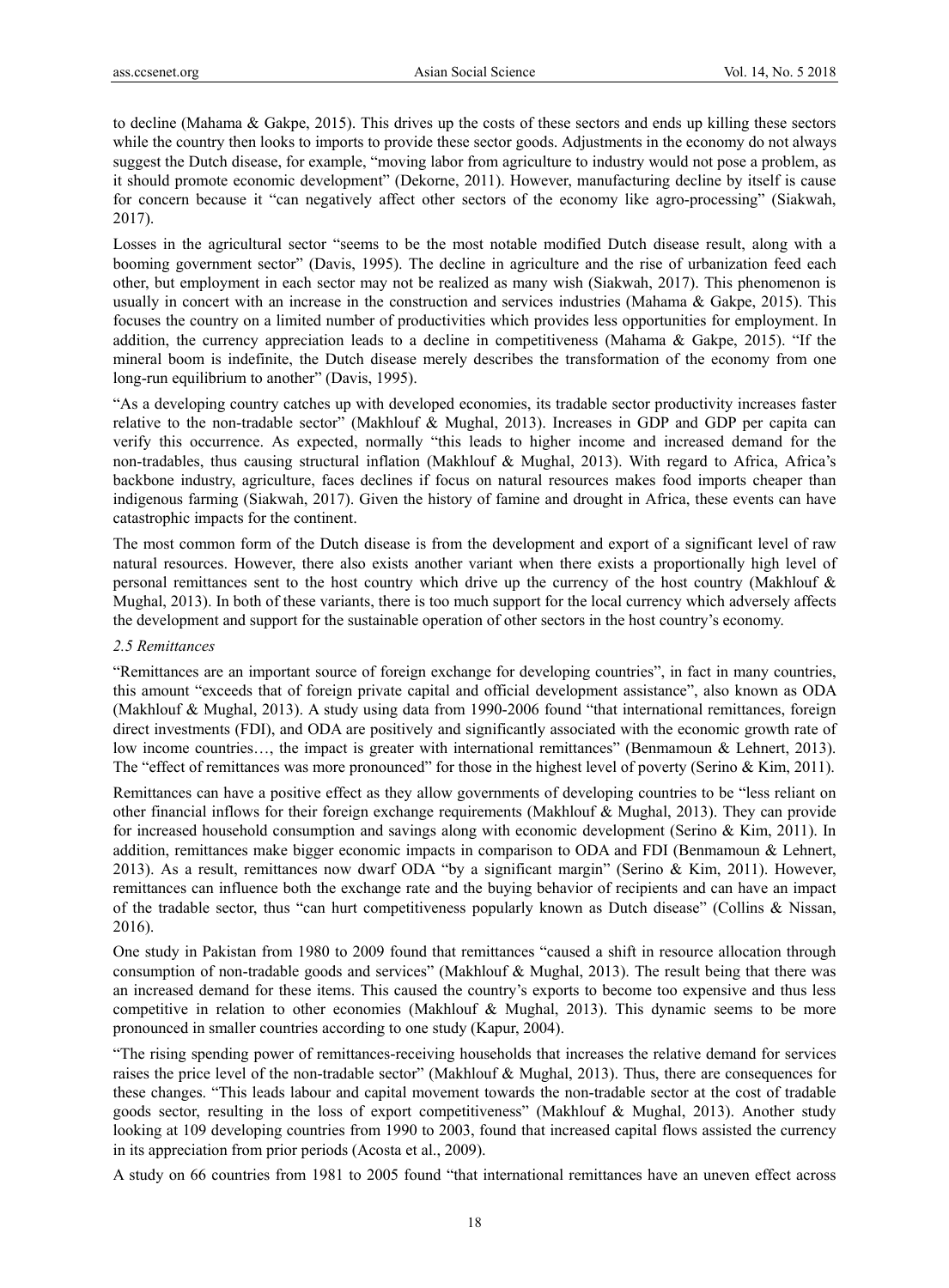poverty quantiles for developing countries" (Serino & Kim, 2011). The distribution of these funds can vary wildly from region to region. However, not all households benefit and there is the risk of consumable price inflation and the potential for Dutch disease in which increased currency flows position local industries at a disadvantage to imports (Serino & Kim , 2011).

Another study of 13 Latin American and Caribbean countries found that a 100 percent increase of remittances caused the currency to appreciate by 22 percent (Amuedo-Dorantes & Pozo, 2004). Thus, an over-reliance on remittances can have the effect of driving up the country's currency which places its tradable products at a disadvantage to imports because it makes its exports more expense and imports cheaper, in a version of the Dutch disease (Makhlouf & Mughal, 2013).

Increased assistance does not always hurt an economy. ODA, as compared to remittances, "does not appear to have a damaging impact on the country's exchange rate" (Makhlouf & Mughal, 2013). There is some debate why this occurs. But there is some consensus that this is "due to the fact that these inflows, being official transfers, are not spent in the same way as remittances" (Makhlouf & Mughal, 2013). ODA funds are spent differently. The effect is that "foreign assistance is often directed at infrastructure development and provision of public service projects with high social and economic returns in developing countries, adding to the economy's productive capacity" (Makhlouf & Mughal, 2013). The productive sectors then see improvements based on these investments. This is in contrast to foreign remittances as "foreign remittances may cause the real exchange rate to appreciate" (Makhlouf & Mughal, 2013).

#### *2.6 Investments*

Among the factors companies use to evaluate investments in host countries, an overall risk assessment is important as is the level of investments made by local entrepreneurs (Lautier, 2012). Supply and demand factors influence on the country participants and the country participants also influence increases in investments and the resultant increases in production (Gstraunthaler & Proskuryakova, 2012). However, research on the Dutch disease "shows that natural resources abundance rarely stimulates domestic investment", at least not by itself (Lautier, 2012). There needs to be other measures in place before investments can be realized.

Many developing countries have focused policies and incentives on foreign investors who can provide FDI to these countries (Lautier, 2012). FDI "shows a small but helpful influence on the non-tradables' sector… therefore, clearly exhibits neither the spending nor the resource movement effects of the Dutch disease" (Makhlouf & Mughal, 2013). However, there is the expectation for "domestic investment to lead foreign direct investment"… and as such, "domestic investment acts as a catalyst for foreign investment" (Lautier, 2012). There is empirical evidence to support this. According to a study which included 68 countries from 1984 to 2004 "lagged domestic investment has a strong influence on FDI inflows", and that multinational companies are looking for local economic development prior to making FDI inflows to a country (Lautier, 2012).

There are also other factors involved as well. Uncertain social circumstances plus "a high level of poverty in a country, will discourage MNC investments" (Lautier, 2012). Resolving this issue seems important for foreign investors. This constraint seems to be alleviated "once the country has escaped from poverty" (Lautier, 2012). There is some debate on what level this is. However, there is some consensus that a per capita of \$1500 in 2000 constant USD is enough to demonstrate eradication from poverty (Lautier, 2012). Once this level has been achieved, increases in "production, investment and employment" have the potential for realization of benefits to both the foreign investor and the host country (Collins & Nissan, 2016).

Once a certain amount of poverty has been eradicated, other factors come into play. A base level of infrastructure provides some sort of insurance for investors and "the better the state of the host-country infrastructure, the more profitable the FDI is" (Lautier, 2012). In addition to infrastructure, there are other provisions which countries use to entice investments. These can include "indirect support, which mostly consists of generous tax credits" (Gstraunthaler & Proskuryakova, 2012). Foreign investors tend to "target the same type of profitable environment, as do local entrepreneurs" (Lautier, 2012). This is a feedback loop that contributes to both local and foreign investors. Host country domestic investment is used as a guide for foreign firms looking to invest (Lautier, 2012). As this happens, different cost dynamics enter the equation. "An increase of domestic private investments… contributes to reduce transaction costs" (Lautier, 2012). The resultant increases benefit all involved. Hence, the FDI inflows or investments certainly promote growth for the host countries (Lautier, 2012).

#### **3. Methodology**

The intent of this article is to make quantifiable comparisons on various aspects of economies in the Sub-Sarahan region of Africa and assess whether there appears to be dynamics of the Dutch disease in these countries. To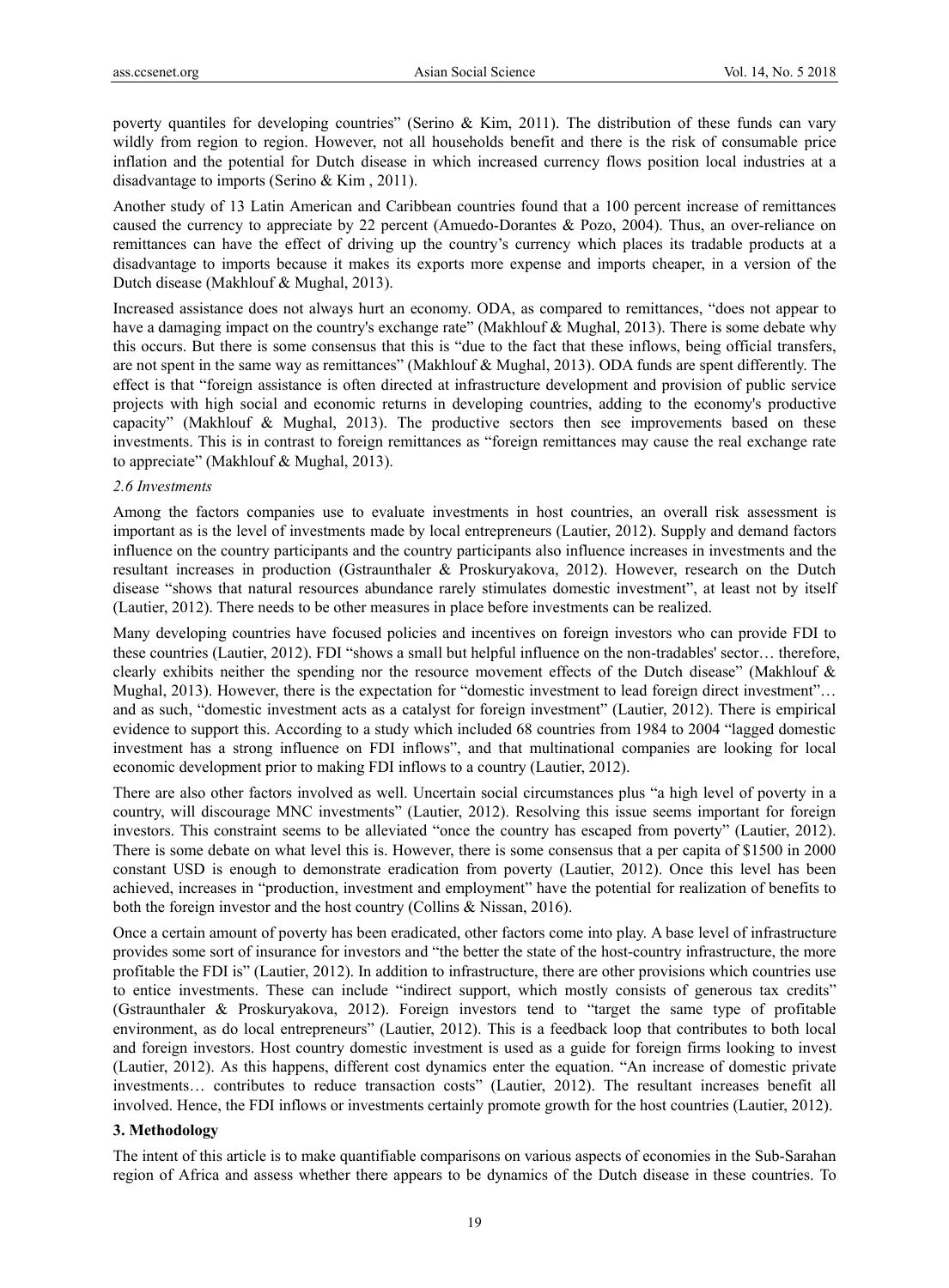accomplish this, two sets of countries are assembled delineated by the total natural resources rents as a percentage of GDP. Natural resource economies have previously been defined in other similar studies as at least 8% of the GDP (Gelb, 1988; Auty, 1993; Davis, 1995). This was the threshold used in this study as well.

The baseline year used was 2005 and a subsequent comparison was made in 2015 to assess how the two groups performed over time. A duration of ten years provides for a reasonable time frame, and more importantly provides a recent indication into the current dynamics. At the time of data collection for this study, measurements more recent than 2015 do not provide the same completeness of measurements as the 2015 year does, so 2015 was used. The two groups are displayed in Table 1 in the Appendix.

To evaluate the performance of the two groups, two sections are created which provide insight into the two groups. The component measurements included in this study are a combination from two comparative studies using country assessments on related topics (Davis, 1995; Barrows, 2018). The two sections are: economic configuration and money flows.

The economic configuration section includes total natural resources rents as a percentage of GDP; agriculture value added as a percentage of GDP; and manufacturing value added as a percentage of GDP. The expectation is that the greater the level of total natural resources rents as a percentage of GDP, the less the expected levels of agriculture value added as a percentage of GDP and manufacturing value added as a percentage of GDP. This would be the expected dynamic if there were tendencies toward the Dutch disease, either in terms of percentage of GDP or from trends established during the study time period.

The money flows section includes FDI; personal remittances received as a percentage of GDP; and GNI, or gross national income, per capita using the Atlas method in current USD. FDI is seen a beneficial for economic growth. The same can be said for personal remittances. However, there is a risk that a heightened level of personal remittances can lead to unhealthy economic results. Both of these variables are analyzed in the framework established in this section. Also, the per capita income is evaluated as one of the best measurements to economic success of a country.

With regard to these variables, the movement between the base year of 2005 and 2015 is measured and provides for the identification of trends during this time period. The two groups were fairly evenly matched as the under 8% group had 24 countries and the over 8% group had 25 countries. A baseline measurement for the world economy is also included to provide reference points for these measurements.

In addition, a country by country analysis is included which provides further detailed readings of the measurements. National resources rents as a percentage of GDP for 2005 and 2015 are included as well as personal remittances received for the same two years. The growth (or decline) in agriculture as a percentage of GDP along with the same for the manufacturing sector is included as well. In addition, the GNI per capita is included for each country. Calculations to determine Dutch disease applicability are performed for each country and classified as such if the country sees natural resources rents greater than 8%, or personal remittances received greater than 10%, along with the required negative growth in both the agriculture and manufacturing sectors.

The quantitative data collected for this article is provided by the World Bank. The World Bank provides extensive data feeds grouped by country and aggregated into various regions. The data used in this study is provided by the World Bank database website called World Development Indicators, but a portion originates elsewhere including from: International Monetary Fund; International Labour Organization; the Organization for Economic Cooperation and Development; United Nations; Eurostat; various national statistics offices; US Census Bureau; Secretariat of the Pacific Community; Food and Agriculture Organization; Food Security Statistics; and the World Health Organization; (World Bank, 2018).

#### **4. Results**

## *4.1 Economic Configuration*

The first group of items is the economic configuration series. Tables 2A and 2B in the Appendix display these items. There are three component measurements in this group: total natural resources rents as a percentage of GDP; agriculture, value added as a percentage of GDP; and manufacturing, value added as a percentage of GDP. For the under 8% group, the mean of the total natural resources rents as a percentage of GDP grew from 3.76% to 6.60%, or an increase of 76%, while the median grew from 3.93% to 5.48%, or an increase of 39%. For the over 8% group, the mean of the total natural resources rents as a percentage of GDP fell from 24.68% to 16.82%, or a decrease of 32%, while the median fell from 23.14% to 15.09, or a decrease of 35%. For comparison, the World mean for total natural resources rents as a percentage of GDP fell from 3.23% in 2005 to 1.73% in 2015 or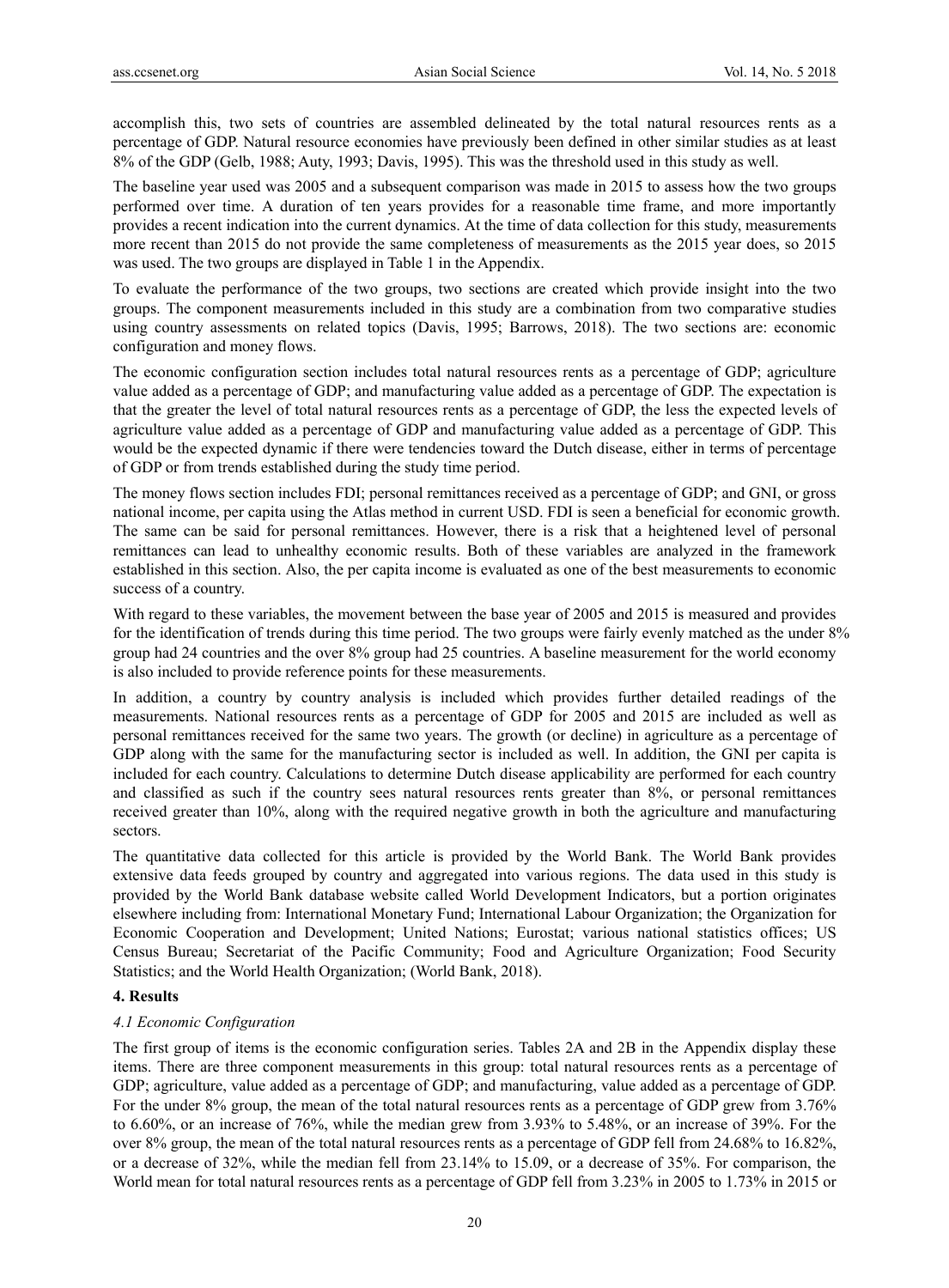#### a decrease of 47%.

With regard to the agriculture sector as a percentage of GDP, the under 8% group mean saw a decrease from 21.02% to 20.30% or a decrease of 3% while the median saw a decrease from 25.70% to 21.79% or a decrease of 15%. The over 8% group mean saw a decrease from 32.87% to 27.00% or a decrease of 18% while the median saw a decrease from 31.02% to 25.20% or a decrease of 19%. The World mean for the agriculture sector as a percentage of GDP saw a decrease from 4.28% to 3.79%, or a decrease of 11%.

With regard to the manufacturing sector as a percentage of GDP, the under 8% group mean saw a reduction from 13.18% to 11.24% or a decrease of 15% while the under 8% group median saw a reduction from 11.69% to 10.35% or a reduction of 11%. The over 8% group mean saw a reduction from 8.72% to 7.94% or a reduction of 9% while the over 8% group median saw an increase from 7.12% to 7.63 or an increase of 7%. The World mean for the manufacturing sector as a percentage of GDP saw a decrease from 18.06% to 16.62%, or a decrease of 8%.

#### *4.2 Money Flows*

The money flows section measurements include FDI; personal remittances received as a percentage of GDP; and per capita income. Tables 3A and 3B in the Appendix display these items. For the under 8% group, the mean FDI grew from 3.23% to 3.91%, or an increase of 21%, while the median reading saw an increase from 2.29% to 3.00%, or an increase of 31%. For the over 8% group, the mean FDI grew from 4.93% to 6.79%, or an increase of 38%, while the median reading saw an increase from 2.14% to 4.37%, or an increase of 105%. The world mean saw a decrease from 3.26% to 3.04%, or a reduction of 7%.

With regard to personal remittances, for the under 8% group, the mean grew from 5.01% to 5.47%, or an increase of 9%, while the median reading saw an increase from 1.70% to 2.58%, or an increase of 52%. For the over 8% group, the mean personal remittances grew from 2.15% to 4.95%, or an increase of 130%, while the median reading saw an increase from 0.92% to 1.66%, or an increase of 80%. The world mean for remittances saw an increase from 0.55% to 0.76%, or an increase of 38%.

With regard to per capita income, for the under 8% group, the mean GNI per capita increased from 1842 to 2826 USD, or an increase of 53%, while the median reading increased from 700 to 1145 USD, or an increase of 64%. For the over 8% group, the mean GNI per capita increased from 830 to 1776 USD, or an increase of 114%, while the median reading saw an increase from 430 to 850 USD, or an increase of 98%. The world mean saw an increase from 7342 to 10582, or an increase of 44%.

## *4.3 Individual Country Results*

There are separate readings for the 49 individual countries included in the study. Table 4A in the Appendix displays these items. Included in these measurements are natural resources rents as a percentage of GDP for 2005 and 2015; personal remittances received as a percentage of GDP for 2005 and 2015; the growth or decline in the agriculture sector as a percentage of the GDP between 2005 and 2015; the growth or decline in the manufacturing sector as a percentage of the GDP between 2005 and 2015; along with the per capita income in USD for 2015.

As stated in the Section 3 Methodology, a formula was calculated for each country to determine if it possessed the dynamics normally expected with the Dutch disease. Table 4B in the Appendix displays these items. Using this formula, there are 13 countries out of the 49 deemed to have the Dutch disease, or 26.5% of the study participants. The countries deemed to have Dutch disease were: Burkina Faso, Burundi, Democratic Republic of Congo, Ethiopia, Gabon, The Gambia, Ghana, Lesotho, Liberia, Malawi, Mozambique, Zambia, and Zimbabwe.

It is interesting to note that the 2015 income per capita for the entire 49 countries was 2278 USD. The average for the non-Dutch disease countries was 2663 USD and the average for the countries with Dutch disease was 1302 USD. The non-Dutch disease group saw per capita incomes at two times the level of the Dutch disease countries. The highest income per capita for the non-Dutch disease group was Seychelles at 14680 USD while the highest income per capita for the Dutch disease group was Gabon at 8010 USD. Excluding these two countries changes the average from 2663 USD to 2288 USD for the non-Dutch disease group and changes the average from 1302 USD to 743 USD for the Dutch disease group. This changes the dynamic even further with the non-Dutch disease countries at a per capita income level at three times the level of the Dutch disease countries.

## **5. Discussion**

With regard to the natural resources rents as a percentage of the GDP, despite the fact that the under 8% group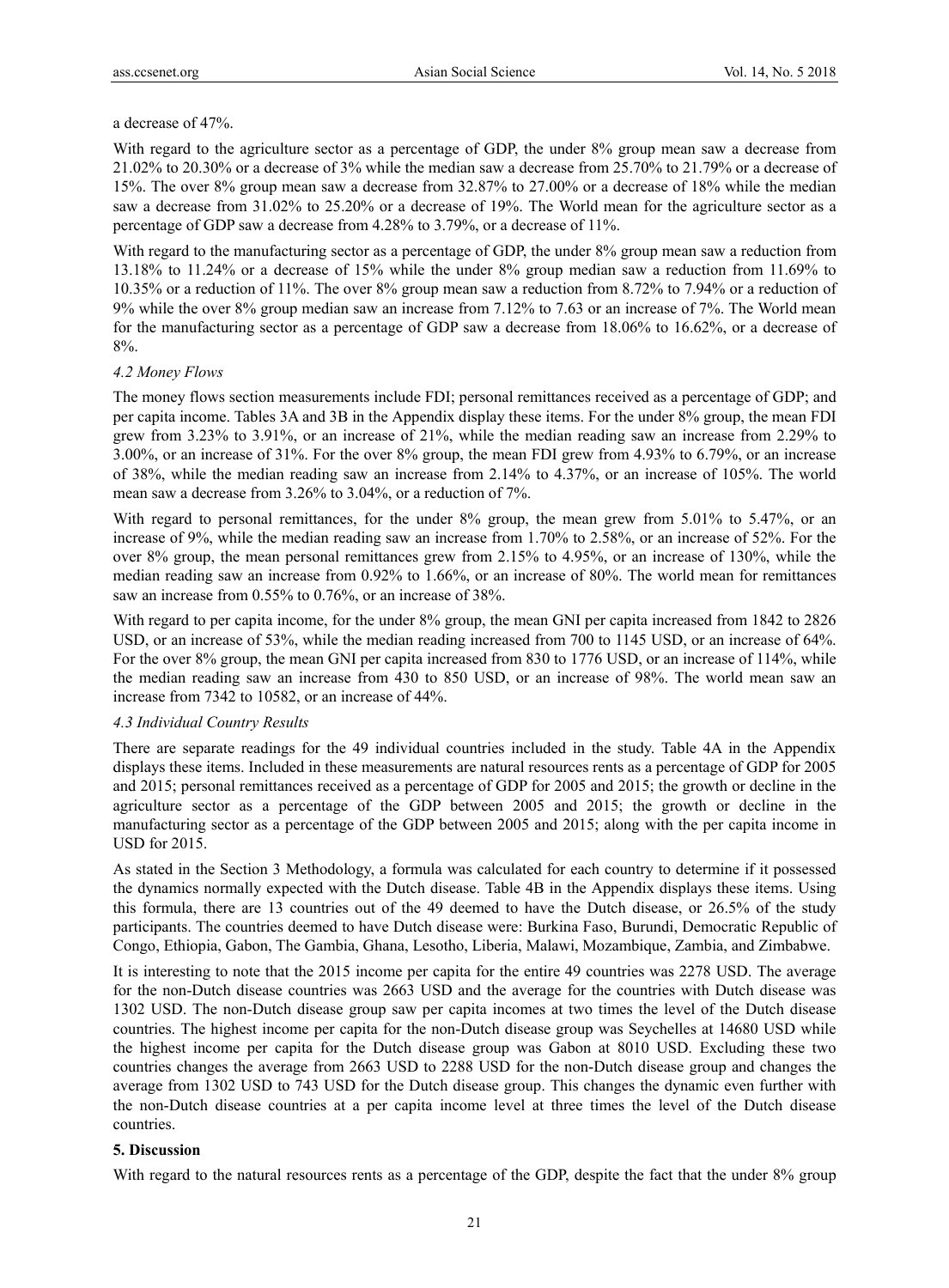reading increased and the over 8% group decreased, the over 8% group readings for both the mean and median were still 155% and 175%, respectively, larger as a percentage of GDP than the under 8% group readings. The readings for the agriculture sectors have both groups decreasing, but the over 8% group decreased more than the under 8% group, however, the over 8% group's mean agriculture sector is still 33% larger as a percentage of GDP. The readings for the manufacturing sectors also have both groups declining, but the under 8% group's mean is still more than 41% larger than the over 8% group's mean, showing a comparatively larger sector in the under 8% group.

These results show that the under 8% group increased its dependency on natural resources while the over 8% group slightly reduced its dependency. Against this backdrop, both groups saw their agriculture and manufacturing sectors decline while their personal remittances received increased. These dynamics point toward a greater risk of Dutch disease for the individual countries in the study (Corden & Neary, 1982; Davis, 1995; Sachs & Wagner, 1995; DeKorne, 2011; Makhlouf & Mughal, 2013; Mahama & Gakpe, 2015; Siakwah, 2017). This result is confirmed by the individual country assessments which saw 13 out of the 49, or 26.5%, as experiencing conditions prevalent with the Dutch disease.

Although, there are studies that document positive outcomes when developing economies develop their natural resources (Gstraunthaler & Proskuryakova, 2012; Mahama & Gakpe, 2015), most studies document the adverse results when developing countries use natural resources as one of the prime contributors to their economies (Gelb, 1988; Davis, 1995; Van der Veen, 2004; Ghazvinian, 2007; Ross, 2012; Mahama & Gakpe, 2015; Siakwah, 2017). One of the issues is that well-functioning institutions are seen as a necessary foundation for a country to fully enjoy the benefits of economic development, including natural resource development (Davis, 1995; Collier, 2008; Sgard, 2008; Bensidoun, et al., 2009; Muahamat & Gakpe, 2015; Collins & Nissan, 2016; Siakwah, 2017).

With regard to FDI, both groups saw increases in the readings, but the over 8% group's mean is more than 73% higher as a percentage of the group's GDP as compared to the under 8% group. This can be expected as the over 8% group natural resources rents were significantly higher as well. The readings for personal remittances received for both groups increased, but the under 8% group's mean reading is more than 10% higher than the over 8% group's mean reading. A certain level of personal remittances received is seen as supporting a host country's economy, however, excess remittances can introduce inflation and in certain cases the Dutch disease (Amuedo-Dorantes & Pozo, 2004; Kapur, 2004; Acosta et al., 2009; Serino & Kim, 2011; Benmamoun & Lehnert, 2013; Makhlouf & Mughal, 2013; Collins & Nissan, 2016).

The per capita income of both groups increased tremendously for both groups, but the under 8% group's mean is more than 59% greater than the over 8% group. FDI grew as well and is seen to have a positive effect on the development of economies (Gstraunthaler & Proskuryakova, 2012; Lautier, 2012; Makhlouf & Mughal, 2013; Mahama & Gakpe, 2015; Collins & Nissan, 2016; Siakwah, 2017). It is also seen as a necessary step toward a country's participation in global markets (Sachs & Warner, 1995; Collier, 2008; DeKorne, 2011; Gstraunthaler & Proskuryakova, 2012; Collins & Nissan, 2016; Siakwah, 2017).

#### **6. Conclusion**

The intent of this study was to explore the prevalence of the Dutch disease in the Sub-Saharan sections of Africa. Splitting the countries into two groups allowed for a further view into their characteristics. Both groups had similar dynamics in that both saw natural resources rents as a percentage of GDP well above the World readings, and both groups saw their agriculture and manufacturing sectors decline during the study period, along with increases in personal remittances received. These factors indicate economic imbalances which can lead to the Dutch disease.

When the individual countries were evaluated, over a quarter indicated they had acquired the Dutch disease, or at least they were in an environment where the imbalances could prove detrimental to their economies. On the plus side, both the under 8% group and the over 8% group saw increases in FDI and income per capita during the study period, but when the countries were assessed on an individual bases and the Dutch disease countries were compared against the non-Dutch countries, the non-Dutch disease countries had per capita incomes more than double the Dutch disease countries. If the highest per capita readings in each group were excluded, the comparison saw the non-Dutch disease countries with more than triple the per capita income as the Dutch disease countries.

The answer to the research question is that over a quarter of the Sub Saharan countries in Africa either do have the Dutch disease, or see dynamics consistent with the so-named economic malady. Furthermore, according to this study, there is a documented cost in economies that experience these shifts to losses in productivity of the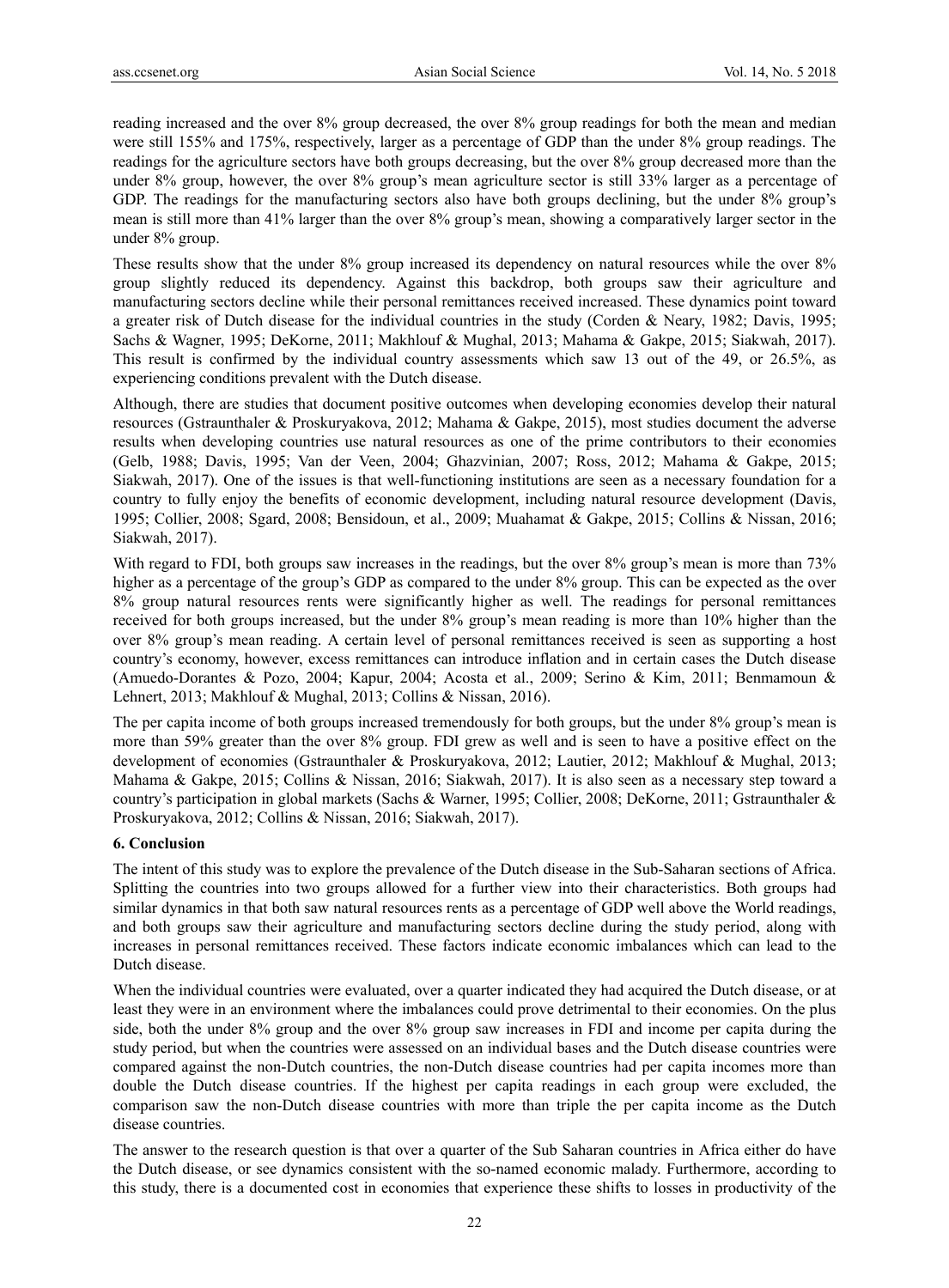various sectors. That is, they have per capita incomes substantially less than other countries who do not have these sector imbalances.

#### **References**

- Acosta, A. A., Lartey, E. K. K., & Mandelman, F. S. (2009). Remittances and the Dutch disease. *Journal of International Economics, 79,* 102-116. https://doi.org/10.2139/ssrn.985907
- Amuedo-Dorantes, C., & Pozo, S. (2004). Workers Remittances and the Real Exchange Rate: A Paradox of Gifts. *World Development, 32,* 1407-1417. https://doi.org/10.1016/j.worlddev.2004.02.004
- Auty, R. M. (1993). *Sustaining Development in Mineral Economies: The Resource Curse Thesis.* Routledge. https://doi.org/10.4324/9780203422595
- Barrows, S. D. (2018). Do democratic economies grow faster? The case of Asia vs. the EU. *Asian Social Science, 14*(2), 115-125. https://doi.org/10.5539/ass.v14n2p115
- Benmamoun, M., & Lehnert, K. (2013). Financing Growth: Comparing the Effects of FDI, ODA, and International Remittances. *Journal of Economic Development, 43*(2), 43-65. Retrieved December 1, 2017, from http://jed.or.kr/full-text/38-2/2.pdf
- Bensidoun, I., Lemoine, F., & Unal, D. (2009). The Integration of China and India into the World Economy: A Comparison. *The European Journal of Comparative Economics, 6*(1), 131. Retrieved December 29, 2017, from https://ideas.repec.org/a/liu/liucej/v6y2009i1p131-155.html
- Collier, P. (2008). *The Bottom Billion, Why the poorest countries are failing and what can be done about it*. Oxford University Press. Retrieved January 15, 2018 from http://www.sfu.ca/content/sfu/dean-gradstudies/ events/dreamcolloquium/SpringColloquium/Readings/Readings/\_jcr\_content/main\_content/download\_47/fi le.res/Paul%20Collier
- Collins, S., & Nissan, E. (2016). Comparing Africa, Asia and Latin America/Caribbean Countries Using per Capita GDP, Remittances, Openness, Capital/labor Ratios and Freedom. *Journal of Economics and Finance, 40*(1), 188+. https://doi.org/10.1007/s12197-014-9301-7
- Corden, J., & Neary, W. (1982). Booming Sector and De-Industrialisation in a Small Open Economy. *The Economic Journal, 92*(368), 825-848. https://doi.org/10.2307/2232670
- Davis, G. A. (1995). Learning to Love the Dutch Disease: Evidence from the Mineral Economies. *World Development, 23*(10), 1765-1779. https://doi.org/10.1016/0305-750X(95)00071-J
- DeKorne, B. (2011). Diamonds and Dutch Disease: A Case Study of Sierra Leone. *Indian Journal of Economics and Business, 10*(2-3), 203. Retrieved January 15, 2018, from https://www.questia.com/read/1G1- 267808350/diamonds-and-dutch-disease-a-case-study-of-sierra
- Ghazvinian, J. (2007). *Untapped: The Scramble for Africa's Oil.* New York: Harcourt.
- Gelb, A. H., & Oil Associates. (1988). *Oil Windfalls: Blessing or Curse? Published for the World Bank,* Oxford University Press. Retrieved January 30, 2018, from https://books.google.kz/books/about/Oil\_Windfalls.html? id=IU47olmrKogC&redir\_esc=y
- Gstraunthaler, T., & Proskuryakova, L. (2012). Enabling Innovation in Extractive Industries in Commodity Based Economics, Innovation: Management. *Policy & Practice, 14*(1), 19. Retrieved February 1, 2018, from https://www.questia.com/library/journal/1P3-2701127131/enabling-innovation-in-extractive-industries -in-commodity
- Lautier, M. (2012). Domestic Investment and FDI in Developing Countries: The Missing Link. *Journal of Economic Development, 37*(3), 1. Retrieved January 29, 2018, from http://jed.or.kr/full-text/37-3/1.pdf
- Mahama, P. Y., & Gakpe, B. K. (2015). Ghana's Oil Find: An Unmitigated Solution to the Quagmire of Poverty? *Journal of Pan African Studies, 7*(8), 79. Retrieved January 28, 2018, from https://www.questia.com/ library/journal/1G1-416718566/ghana-s-oil-find-an-unmitigated-solution-to-the-quagmire
- Makhlouf, F., & Mughal, M. (2013). Remittance, Dutch Disease, and Competitiveness: A Bayesian Analysis. *Journal of Economic Development, 38*(2), 67. Retrieved from http://www.jed.or.kr/full-text/38-2/3.pdf
- Ross, M. L. (2012). *The Oil Curse: How Petroleum Wealth Shapes the Development of Nations*. Princeton University Press. Retrieved January 20, 2018, from https://www.questia.com/library/120075020/the-oilcurse-how-petroleum-wealth-shapes-the-development
- Sachs, J. D., & Warner, A. M. (1995). Natural Resource Abundance and Economic Growth. *NBER Working*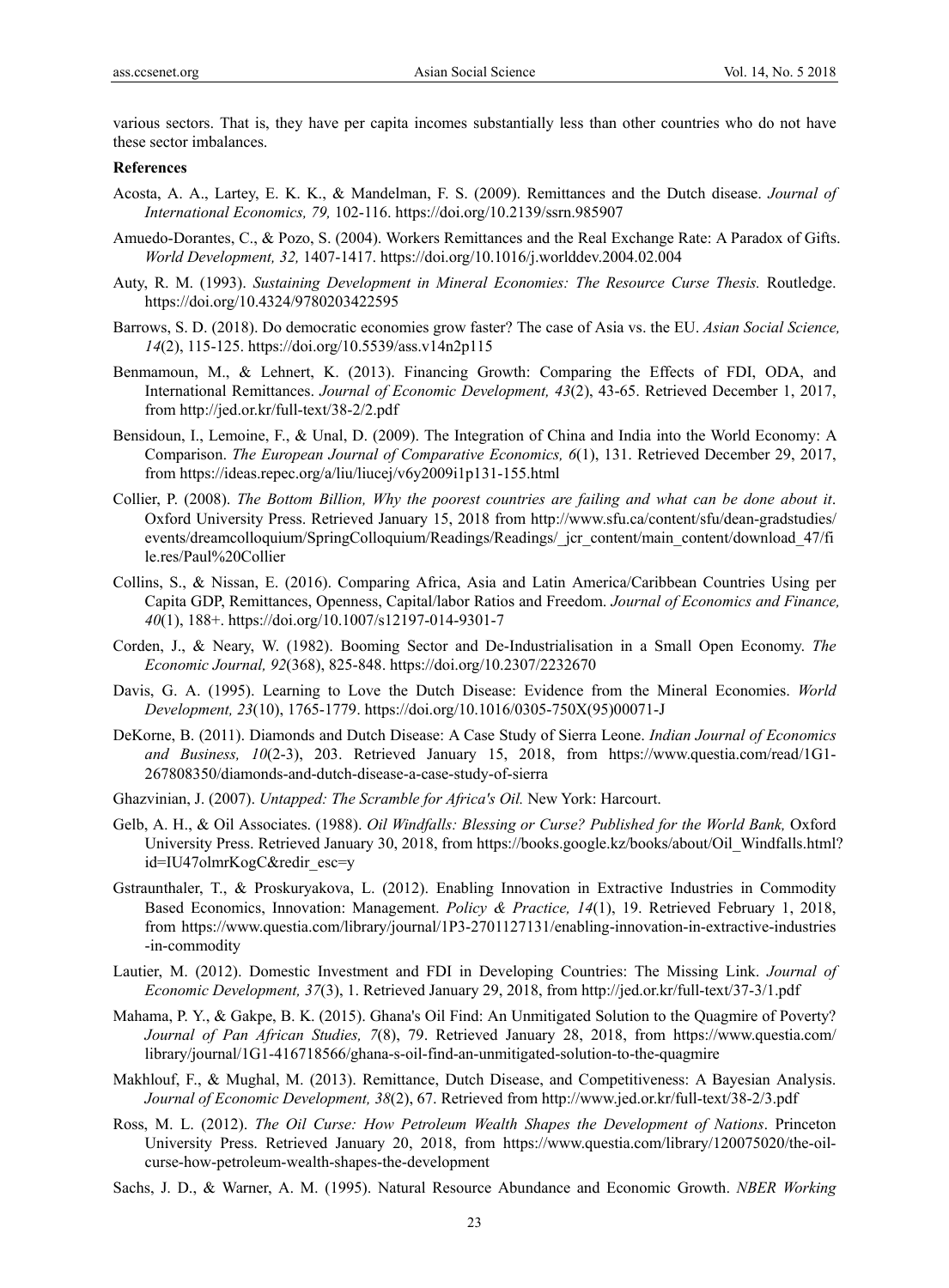*Paper No. 5398,* December. Retrieved January 30, 2018, from http://www.nber.org/papers/w5398

- Sgard, J. (2008). Qu'est-ce qu'un pays émergent? In Jaffrelot C., L'enjeu mondial. *Presses de Sciences Po,* 41-54. Retrieved February 2, 2014, from http://www.cairn.info/l-enjeu-mondial-1--9782724610871-page-41.htm
- Serino, M. N. V., & Kim, D. (2011). How do international remittance affect poverty in developing countries? A quantile regression analysis. *Journal of Economic Development, 36*(4), 17-40. Retrieved January 28, 2018, from http://www.jed.or.kr/full-text/36-4/2.pdf
- Siakwah, P. (2017). Political Economy of the Resource Curse in Africa Revisited: The Curse as a Product and a Function of Globalised Hydrocarbon Assemblage. *Development and Society, 46*(1), 83+. Retrieved January 27, 2018, from https://www.questia.com/library/journal/1P4-1926954893/political-economy-of-the-resource -curse-in-africa

Van der Veen, R. (2004). *What Went Wrong with Africa? A Contemporary History.* Stylus Publishing.

World Bank. (2018). The World Bank DataBank World Development Indicators, Retrieved February 1, 2018, from http://databank.worldbank.org/data/reports.aspx?source=world-development-indicators#?

#### **Appendix**

Table 1.

|                          | Natural resources rents less than 8% of GDP |      |       |                  | Natural resources rents greater than 8% of GDP |       |       |  |
|--------------------------|---------------------------------------------|------|-------|------------------|------------------------------------------------|-------|-------|--|
|                          | Country                                     | 2005 | 2015  |                  | Country                                        | 2005  | 2015  |  |
| 1                        | Mauritius                                   | 0.01 | 0.00  | $\mathbf{1}$     | Mozambique                                     | 8.11  | 13.06 |  |
| $\mathbf{2}$             | Seychelles                                  | 0.09 | 0.12  | $\overline{2}$   | Central African Republic                       | 8.42  | 15.41 |  |
| $\overline{3}$           | Cabo Verde                                  | 0.50 | 0.97  | 3                | Cameroon                                       | 9.12  | 6.17  |  |
| $\overline{\mathcal{A}}$ | Djibouti                                    | 0.53 | 0.92  | $\overline{4}$   | Zimbabwe                                       | 9.33  | 8.69  |  |
| 5                        | Namibia                                     | 1.27 | 2.32  | 5                | Niger                                          | 9.63  | 14.77 |  |
| 6                        | Swaziland                                   | 2.10 | 2.88  | 6                | Sierra Leone                                   | 9.94  | 23.47 |  |
| $\boldsymbol{7}$         | Comoros                                     | 2.20 | 4.61  | $\boldsymbol{7}$ | Ghana                                          | 11.58 | 17.09 |  |
| 8                        | Senegal                                     | 2.43 | 5.79  | $\,$ 8 $\,$      | Guinea-Bissau                                  | 13.25 | 21.45 |  |
| 9                        | Sao Tome and Principe                       | 2.93 | 3.11  | 9                | Zambia                                         | 13.29 | 14.38 |  |
| 10                       | Eritrea                                     | 3.25 | NA    | 10               | Uganda                                         | 14.15 | 13.54 |  |
| 11                       | Lesotho                                     | 3.43 | 6.93  | 11               | Sudan                                          | 15.47 | 4.20  |  |
| 12                       | Botswana                                    | 3.82 | 2.71  | 12               | South Sudan                                    | NA    | 15.85 |  |
| 13                       | Kenya                                       | 4.04 | 3.29  | 13               | Guinea                                         | 23.14 | 24.54 |  |
| 14                       | Benin                                       | 4.15 | 6.73  | 14               | Ethiopia                                       | 23.30 | 14.28 |  |
| 15                       | Gambia, The                                 | 4.27 | 7.67  | 15               | Congo, Dem. Rep.                               | 24.25 | 34.02 |  |
| 16                       | South Africa                                | 4.78 | 4.20  | 16               | Burundi                                        | 26.48 | 17.16 |  |
| 17                       | Cote d'Ivoire                               | 5.47 | 5.48  | 17               | Somalia                                        | NA    | 17.82 |  |
| 18                       | Tanzania                                    | 5.67 | 6.86  | 18               | Mauritania                                     | 25.95 | NA    |  |
| 19                       | Mali                                        | 5.97 | 12.50 | 19               | Nigeria                                        | 32.86 | 4.71  |  |
| 20                       | Madagascar                                  | 6.29 | 12.84 | 20               | Liberia                                        | 34.21 | 46.44 |  |
| 21                       | Togo                                        | 6.46 | 24.67 | 21               | Chad                                           | 38.62 | 13.07 |  |
| 22                       | Malawi                                      | 6.66 | 9.61  | 22               | Gabon                                          | 41.19 | 13.10 |  |
| 23                       | Rwanda                                      | 6.69 | 6.72  | 23               | Congo, Rep.                                    | 55.94 | 23.34 |  |
| 24                       | Burkina Faso                                | 7.15 | 20.99 | 24               | <b>Equatorial Guinea</b>                       | 59.54 | 15.95 |  |
|                          |                                             |      |       | 25               | Angola                                         | 59.91 | 11.25 |  |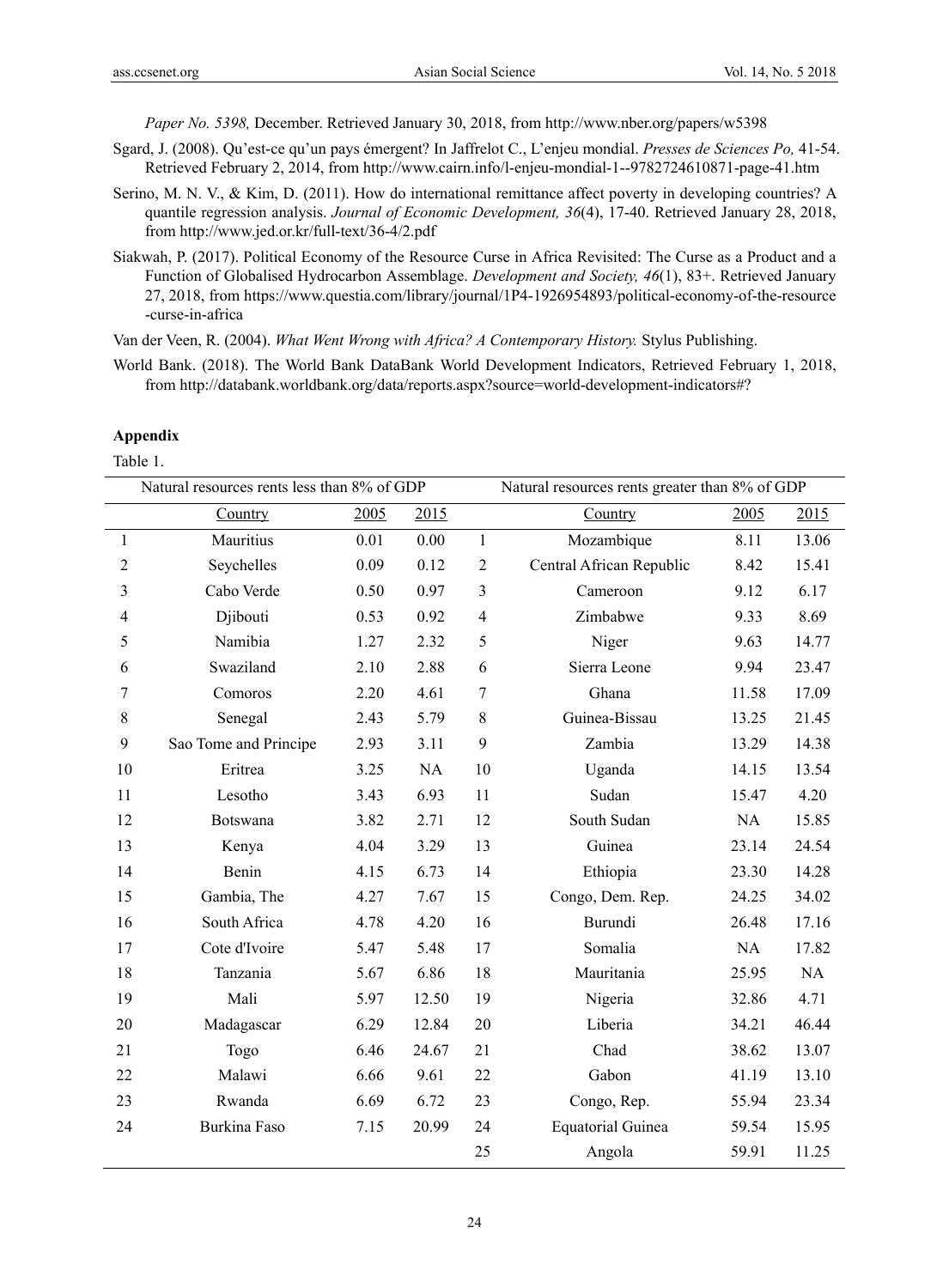## Table 2A. Economic Configuration - Mean

|                                                     |      |              |                               | Under 8%                 |                               | Over 8%                  |                               |
|-----------------------------------------------------|------|--------------|-------------------------------|--------------------------|-------------------------------|--------------------------|-------------------------------|
|                                                     |      |              |                               | <b>Natural Resources</b> |                               | <b>Natural Resources</b> |                               |
|                                                     |      |              |                               |                          | Rents as % of GDP             |                          | Rents as % of GDP             |
|                                                     | Year | <b>World</b> | <i><u><b>Increase</b></u></i> | Mean                     | <b>Increase</b>               | Mean                     | <i><u><b>Increase</b></u></i> |
| Total natural resources rents                       | 2005 | 3.23         |                               | 3.76                     |                               | 24.68                    |                               |
| $(\%$ of GDP)                                       | 2015 | 1.73         | $-47%$                        | 6.60                     | 76%                           | 16.82                    | $-32%$                        |
| Agriculture,                                        | 2005 | 4.28         |                               | 21.02                    |                               | 32.87                    |                               |
| value added (% of GDP)                              | 2015 | 3.79         | $-11%$                        | 20.30                    | $-3%$                         | 27.00                    | $-18%$                        |
| Manufacturing,                                      | 2005 | 18.06        |                               | 13.18                    |                               | 8.72                     |                               |
| value added (% of GDP)                              | 2015 | 16.62        | $-8%$                         | 11.24                    | $-15%$                        | 7.94                     | $-9%$                         |
| Table 2B. Economic Configuration - Median           |      |              |                               |                          |                               |                          |                               |
|                                                     |      |              |                               | Under 8%                 |                               | Over 8%                  |                               |
|                                                     |      |              |                               | <b>Natural Resources</b> |                               | <b>Natural Resources</b> |                               |
|                                                     |      |              |                               |                          | Rents as % of GDP             |                          | Rents as % of GDP             |
|                                                     | Year | World        | <i><u><b>Increase</b></u></i> | Median                   | <b>Increase</b>               | Median                   | <b>Increase</b>               |
| Total natural resources rents                       | 2005 | 3.23         |                               | 3.93                     |                               | 23.14                    |                               |
| $(\%$ of GDP)                                       | 2015 | 1.73         | $-47%$                        | 5.48                     | 39%                           | 15.09                    | $-35%$                        |
| Agriculture,                                        | 2005 | 4.28         |                               | 25.70                    |                               | 31.02                    |                               |
| value added (% of GDP)                              | 2015 | 3.79         | $-11%$                        | 21.79                    | $-15%$                        | 25.20                    | $-19%$                        |
| Manufacturing,                                      | 2005 | 18.06        |                               | 11.69                    |                               | 7.12                     |                               |
| value added (% of GDP)                              | 2015 | 16.62        | $-8%$                         | 10.35                    | $-11%$                        | 7.63                     | 7%                            |
| Table 3A. Money Flows - Mean                        |      |              |                               |                          |                               |                          |                               |
|                                                     |      |              |                               | Under 8%                 |                               | Over 8%                  |                               |
|                                                     |      |              |                               | <b>Natural Resources</b> |                               | <b>Natural Resources</b> |                               |
|                                                     |      |              |                               | Rents as % of GDP        |                               |                          |                               |
|                                                     |      |              |                               |                          |                               |                          | Rents as % of GDP             |
|                                                     | Year | <b>World</b> | <b>Increase</b>               | Mean                     | <i><u><b>Increase</b></u></i> | Mean                     | <b>Increase</b>               |
| Foreign direct investment,                          | 2005 | 3.26         |                               | 3.23                     |                               | 4.93                     |                               |
| net inflows (% of GDP)                              | 2015 | 3.04         | $-7%$                         | 3.91                     | 21%                           | 6.79                     | 38%                           |
| Personal remittances,                               | 2005 | 0.55         |                               | 5.01                     |                               | 2.15                     |                               |
|                                                     | 2015 | 0.76         | 38%                           | 5.47                     | 9%                            | 4.95                     | 130%                          |
| received (% of GDP)<br>GNI per capita, Atlas method | 2005 | 7342         |                               | 1842                     |                               | 830                      |                               |
| (current US\$)                                      | 2015 | 10582        | 44%                           | 2826                     | 53%                           | 1776                     | 114%                          |
| Table 3B. Money Flows - Median                      |      |              |                               |                          |                               |                          |                               |
|                                                     |      |              |                               | Under 8%                 |                               | Over 8%                  |                               |
|                                                     |      |              |                               | <b>Natural Resources</b> |                               | <b>Natural Resources</b> |                               |
|                                                     |      |              |                               | Rents as % of GDP        |                               | Rents as % of GDP        |                               |
|                                                     | Year | World        | <b>Increase</b>               | Median                   | <i><u><b>Increase</b></u></i> | Median                   | <b>Increase</b>               |
| Foreign direct investment,                          | 2005 | 3.26         |                               | 2.29                     |                               | 2.14                     |                               |
| net inflows (% of GDP)                              | 2015 | 3.04         | $-7%$                         | 3.00                     | 31%                           | 4.37                     | 105%                          |
| Personal remittances,                               | 2005 | 0.55         |                               | 1.70                     |                               | 0.92                     |                               |
| received (% of GDP)                                 | 2015 | 0.76         | 38%                           | 2.58                     | 52%                           | 1.66                     | $80\%$                        |
| GNI per capita, Atlas method                        | 2005 | 7342         |                               | 700                      |                               | 430                      |                               |
| (current US\$)                                      | 2015 | 10582        | 44%                           | 1145                     | 64%                           | 850                      | 98%                           |
|                                                     |      |              |                               |                          |                               |                          |                               |

Table 4A. Country data Natural Personal Remittances Growth in Growth in 2015<br>Resources Rents Personal Remittances agriculture, manufacturing GDP Resources Rents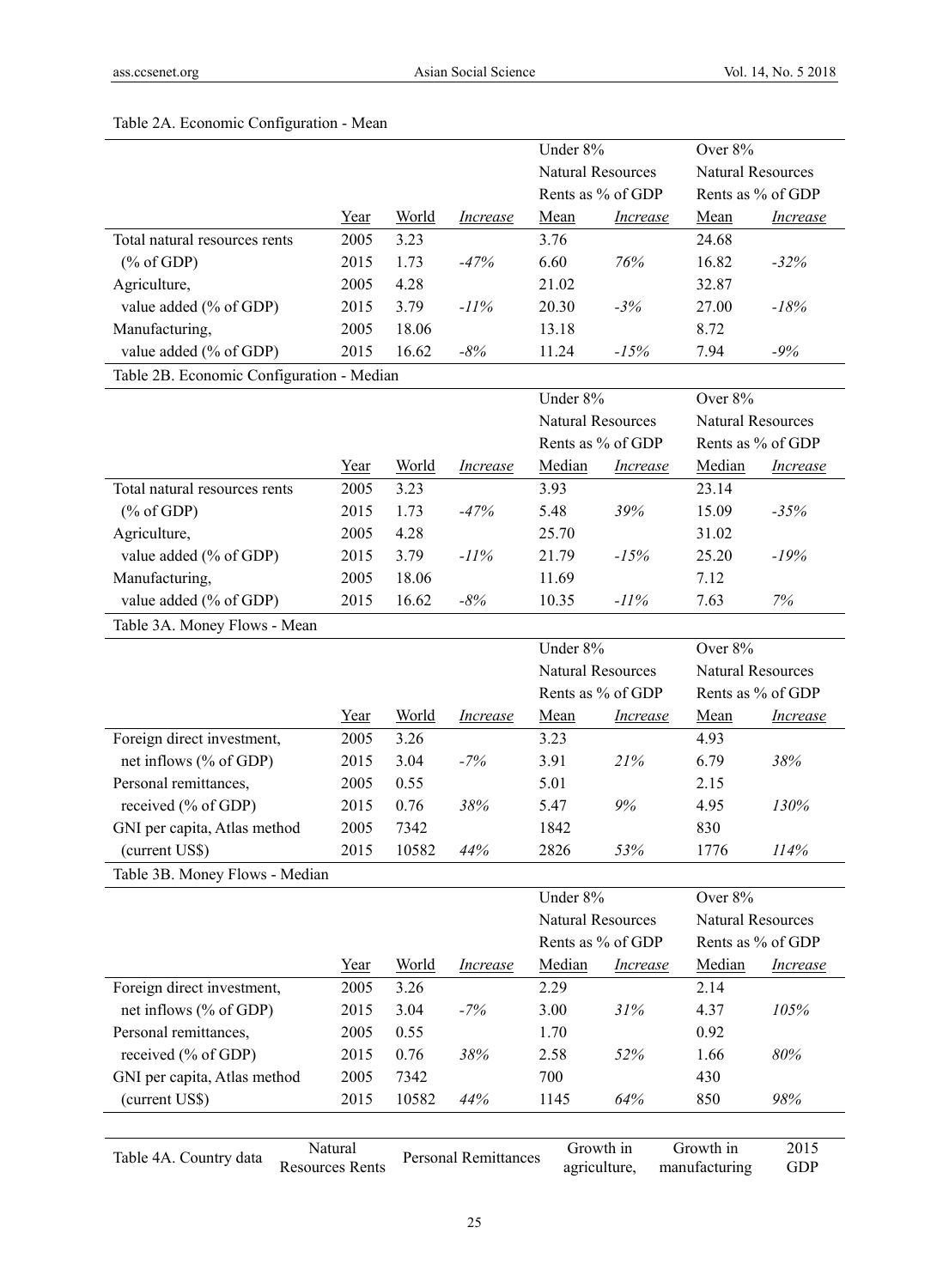|                          |       | $(% \mathcal{O}(\mathcal{O}_{0})\rightarrow \mathcal{O}(\mathcal{O}_{0})\rightarrow \mathcal{O}(\mathcal{O}_{0})$ |          | $(% \mathcal{L}_{0}^{\prime }\circ \mathcal{L}_{1})$ of GDP) | $(\%$ of GDP) | $(% ^{0}\circ$ of GDP) | per capita |
|--------------------------|-------|-------------------------------------------------------------------------------------------------------------------|----------|--------------------------------------------------------------|---------------|------------------------|------------|
|                          | 2005  | 2015                                                                                                              | 2005     | 2015                                                         | 2005 to 2015  | 2005 to 2015           | (USD)      |
| Angola                   | 60%   | 11%                                                                                                               | NA       | $0\%$                                                        | <b>NA</b>     | NA                     | 4040       |
| Benin                    | 4%    | $7\%$                                                                                                             | $3\%$    | 3%                                                           | $-8%$         | $-36%$                 | 870        |
| Botswana                 | 4%    | 3%                                                                                                                | $1\%$    | $0\%$                                                        | 20%           | 16%                    | 6680       |
| Burkina Faso             | $7\%$ | 21%                                                                                                               | $1\%$    | $4\%$                                                        | $-14%$        | $-37%$                 | 620        |
| Burundi                  | 26%   | 17%                                                                                                               | $0\%$    | $2\%$                                                        | $-9%$         | $-26%$                 | 280        |
| Cabo Verde               | $0\%$ | $1\%$                                                                                                             | 14%      | 13%                                                          | NA            | NA                     | 3150       |
| Cameroon                 | 9%    | $6\%$                                                                                                             | $0\%$    | $1\%$                                                        | $6\%$         | $-25%$                 | 1470       |
| Central African Rep.     | $8\%$ | 15%                                                                                                               | NA       | NA                                                           | $-23%$        | 12%                    | 360        |
| Chad                     | 39%   | 13%                                                                                                               | $\rm NA$ | NA                                                           | $-4%$         | 1118%                  | 880        |
| Comoros                  | $2\%$ | $5\%$                                                                                                             | 14%      | 23%                                                          | NA            | NA                     | 790        |
| Congo, Dem. Rep.         | 24%   | 34%                                                                                                               | $0\%$    | $0\%$                                                        | $-9\%$        | $-15%$                 | 430        |
| Congo, Rep.              | 56%   | 23%                                                                                                               | $0\%$    | NA                                                           | 59%           | 83%                    | 2350       |
| Cote d'Ivoire            | $5\%$ | $5\%$                                                                                                             | $1\%$    | $1\%$                                                        | NA            | 83%                    | 1490       |
| Djibouti                 | $1\%$ | $1\%$                                                                                                             | $4\%$    | $4\%$                                                        | NA            | NA                     | NA         |
| <b>Equatorial Guinea</b> | 60%   | 16%                                                                                                               | $\rm NA$ | NA                                                           | NA            | NA                     | 9510       |
| Eritrea                  | 3%    | $\rm NA$                                                                                                          | NA       | NA                                                           | NA            | NA                     | NA         |
| Ethiopia                 | 23%   | 14%                                                                                                               | $1\%$    | $2\%$                                                        | $-12%$        | $-9%$                  | 600        |
| Gabon                    | 41%   | 13%                                                                                                               | $0\%$    | NA                                                           | $-11%$        | $-23%$                 | 8010       |
| Gambia, The              | 4%    | $8\%$                                                                                                             | 10%      | 15%                                                          | $-36%$        | $-30%$                 | 440        |
| Ghana                    | 12%   | 17%                                                                                                               | $1\%$    | 13%                                                          | $-49%$        | $-44%$                 | 1470       |
| Guinea                   | 23%   | 25%                                                                                                               | $1\%$    | $1\%$                                                        | $-14%$        | NA                     | 690        |
| Guinea-Bissau            | 13%   | 21%                                                                                                               | 3%       | $8\%$                                                        | $8\%$         | NA                     | 620        |
| Kenya                    | 4%    | 3%                                                                                                                | $2\%$    | $2\%$                                                        | 22%           | $-13%$                 | 1310       |
| Lesotho                  | $3\%$ | $7\%$                                                                                                             | 36%      | 15%                                                          | $-14%$        | $-28%$                 | 1320       |
| Liberia                  | 34%   | 46%                                                                                                               | $6\%$    | 32%                                                          | $-48%$        | $-53%$                 | 380        |
| Madagascar               | $6\%$ | 13%                                                                                                               | $2\%$    | $3\%$                                                        | $-10%$        | NA                     | 420        |
| Malawi                   | 7%    | 10%                                                                                                               | $1\%$    | $1\%$                                                        | $-20%$        | $-10%$                 | 340        |
| Mali                     | $6\%$ | 12%                                                                                                               | 3%       | $7\%$                                                        | 16%           | NA                     | 790        |
| Mauritania               | 26%   | NA                                                                                                                | NA       | NA                                                           | $-9%$         | $-36%$                 | 1230       |
| Mauritius                | $0\%$ | $0\%$                                                                                                             | $0\%$    | $0\%$                                                        | $-41%$        | $-26%$                 | 9780       |
| Mozambique               | $8\%$ | 13%                                                                                                               | $1\%$    | $1\%$                                                        | $-2\%$        | $-34%$                 | 580        |
| Namibia                  | $1\%$ | $2\%$                                                                                                             | $0\%$    | $0\%$                                                        | $-43%$        | $-21%$                 | 5280       |
| Niger                    | 10%   | 15%                                                                                                               | $2\%$    | $2\%$                                                        | NA            | NA                     | 390        |
| Nigeria                  | 33%   | 5%                                                                                                                | 13%      | $4\%$                                                        | $-36%$        | 237%                   | 2850       |
| Rwanda                   | 7%    | 7%                                                                                                                | $0\%$    | $2\%$                                                        | $-21%$        | 13%                    | 710        |
| Sao Tome and Principe    | 3%    | 3%                                                                                                                | $1\%$    | $6\%$                                                        | NA            | NA                     | 1690       |
| Senegal                  | $2\%$ | $6\%$                                                                                                             | $9\%$    | 14%                                                          | $1\%$         | NA                     | 980        |
| Seychelles               | $0\%$ | $0\%$                                                                                                             | $1\%$    | $1\%$                                                        | NA            | NA                     | 14680      |
| Sierra Leone             | 10%   | 23%                                                                                                               | $0\%$    | $1\%$                                                        | 15%           | $-32%$                 | 550        |
| Somalia                  | NA    | 18%                                                                                                               | NA       | NA                                                           | NA            | $\rm NA$               | NA         |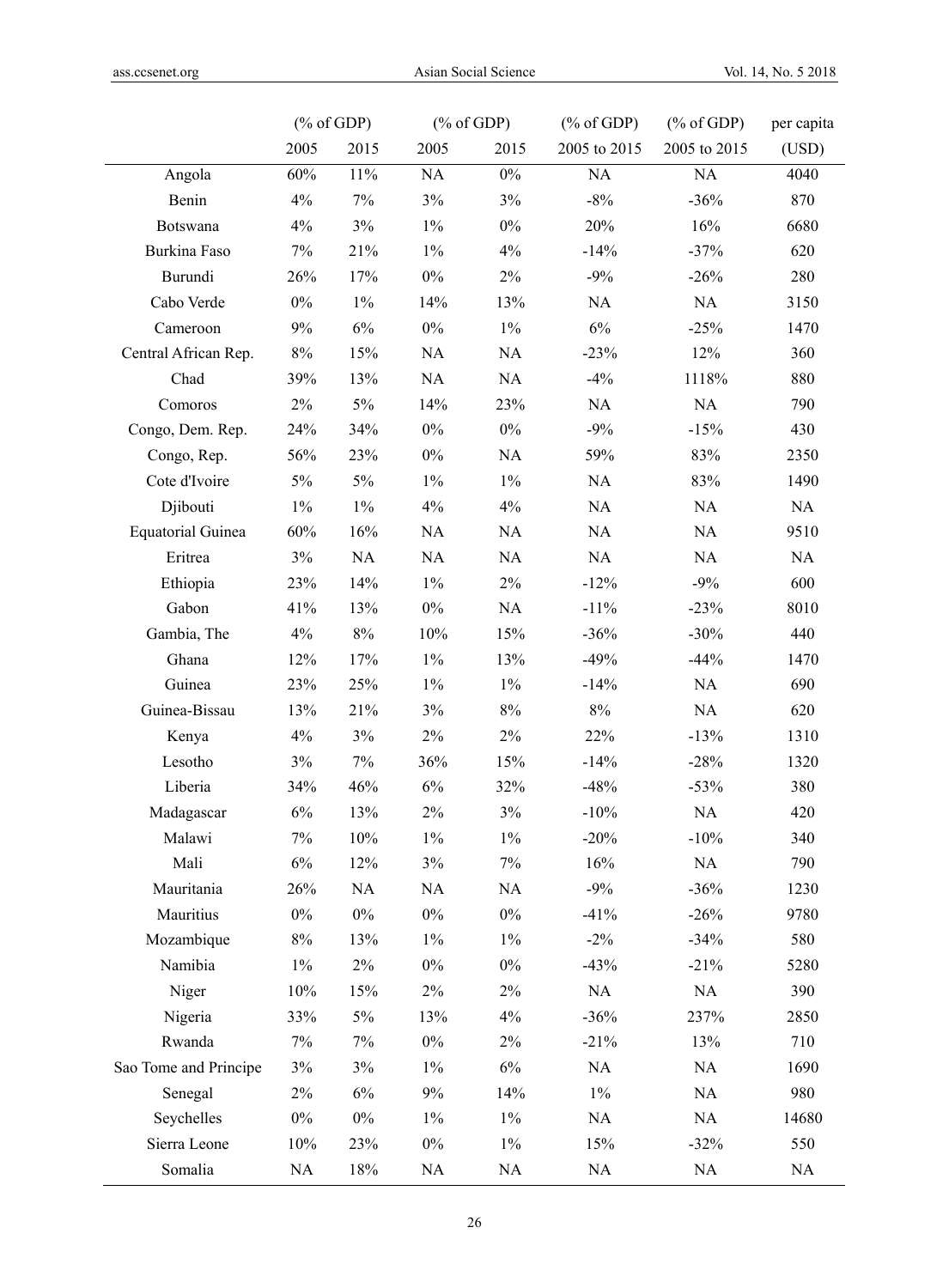| South Africa | $5\%$ | 4%  | $0\%$ | $0\%$ | $-13%$ | $-26%$    | 6100 |
|--------------|-------|-----|-------|-------|--------|-----------|------|
| South Sudan  | NA    | 16% | NA    | NA.   | NA     | NA.       | 820  |
| Sudan        | 15%   | 4%  | 3%    | $0\%$ | 25%    | <b>NA</b> | 2000 |
| Swaziland    | $2\%$ | 3%  | 3%    | $2\%$ | $-10%$ | $-5\%$    | 3280 |
| Tanzania     | 6%    | 7%  | $0\%$ | $1\%$ | 3%     | $-27\%$   | 910  |
| Togo         | 6%    | 25% | 9%    | 9%    | 3%     | $-42%$    | 540  |
| Uganda       | 14%   | 14% | 4%    | 3%    | $-2\%$ | 27%       | 670  |
| Zambia       | 13%   | 14% | $1\%$ | $0\%$ | $-67%$ | $-27%$    | 1560 |
| Zimbabwe     | 9%    | 9%  | NA    | 13%   | $-38%$ | $-40%$    | 890  |
| Average      | 14%   | 12% | 4%    | $5\%$ | $-10%$ | 29%       | 2278 |

| Table 4B. Dutch disease    | Natural<br>Resources Rents<br>above 8% of GDP |              | Remittances<br>above 10%<br>of GDP | Negative growth<br>in agriculture,<br>manufacturing                      | Dutch<br>Disease<br>calculation | 2015<br>${\rm GDP}$<br>per capita |          |
|----------------------------|-----------------------------------------------|--------------|------------------------------------|--------------------------------------------------------------------------|---------------------------------|-----------------------------------|----------|
|                            | 2005                                          | 2015         | 2015                               | $(% \mathcal{O}(\mathcal{O}_{0})\rightarrow \mathcal{O}_{0})$ (% of GDP) | 2015                            |                                   | (USD)    |
| Dutch Disease calculation: |                                               | If $(this)$  | or this) plus                      | this $>= 2$ then                                                         | Dutch D.                        | $\rm DD$                          | non-DD   |
| Angola                     | $\,1$                                         | $\mathbf{1}$ |                                    |                                                                          |                                 |                                   | 4040     |
| Benin                      |                                               |              |                                    | $\mathbf{1}$                                                             |                                 |                                   | 870      |
| Botswana                   |                                               |              |                                    |                                                                          |                                 |                                   | 6680     |
| Burkina Faso               |                                               | $\mathbf{1}$ |                                    | $\mathbf{1}$                                                             | $\mathbf{1}$                    | 620                               |          |
| Burundi                    | $\mathbf{1}$                                  | $\,1$        |                                    | $\mathbf{1}$                                                             | $\mathbf{1}$                    | 280                               |          |
| Cabo Verde                 |                                               |              | $\mathbf{1}$                       |                                                                          |                                 |                                   | 3150     |
| Cameroon                   | $\mathbf{1}$                                  |              |                                    |                                                                          |                                 |                                   | 1470     |
| Central African Rep.       | $\mathbf{1}$                                  | $\mathbf{1}$ |                                    |                                                                          |                                 |                                   | 360      |
| Chad                       | $\mathbf{1}$                                  | $\mathbf{1}$ |                                    |                                                                          |                                 |                                   | 880      |
| Comoros                    |                                               |              | $\mathbf{1}$                       |                                                                          |                                 |                                   | 790      |
| Congo, Dem. Rep.           | $\mathbf{1}$                                  | $\mathbf{1}$ |                                    | $\mathbf{1}$                                                             | $\mathbf{1}$                    | 430                               |          |
| Congo, Rep.                | $\mathbf{1}$                                  | $\mathbf{1}$ |                                    |                                                                          |                                 |                                   | 2350     |
| Cote d'Ivoire              |                                               |              |                                    |                                                                          |                                 |                                   | 1490     |
| Djibouti                   |                                               |              |                                    |                                                                          |                                 |                                   | $\rm NA$ |
| <b>Equatorial Guinea</b>   | $\mathbf{1}$                                  | $\mathbf{1}$ |                                    |                                                                          |                                 |                                   | 9510     |
| Eritrea                    |                                               |              |                                    |                                                                          |                                 |                                   | $\rm NA$ |
| Ethiopia                   | $\mathbf{1}$                                  | $\mathbf{1}$ |                                    | $\mathbf{1}$                                                             | 1                               | 600                               |          |
| Gabon                      | $\mathbf{1}$                                  | $\,1$        |                                    | $\mathbf{1}$                                                             | $\mathbf{1}$                    | 8010                              |          |
| Gambia, The                |                                               |              | $\mathbf{1}$                       | 1                                                                        | $\mathbf{1}$                    | 440                               |          |
| Ghana                      | $\mathbf{1}$                                  | $\mathbf{1}$ | $\mathbf{1}$                       | $\mathbf{1}$                                                             | $\mathbf{1}$                    | 1470                              |          |
| Guinea                     | 1                                             | 1            |                                    |                                                                          |                                 |                                   | 690      |
| Guinea-Bissau              | $\mathbf{1}$                                  | $\mathbf{1}$ |                                    |                                                                          |                                 |                                   | 620      |
| Kenya                      |                                               |              |                                    |                                                                          |                                 |                                   | 1310     |
| Lesotho                    |                                               |              | $\mathbf{1}$                       | $\,1$                                                                    | $\mathbf{1}$                    | 1320                              |          |
| Liberia                    | $\,1$                                         | $\mathbf{1}$ | $\mathbf{1}$                       | $\mathbf{1}$                                                             | $\mathbf{1}$                    | 380                               |          |
| Madagascar                 |                                               | $\mathbf{1}$ |                                    |                                                                          |                                 |                                   | 420      |